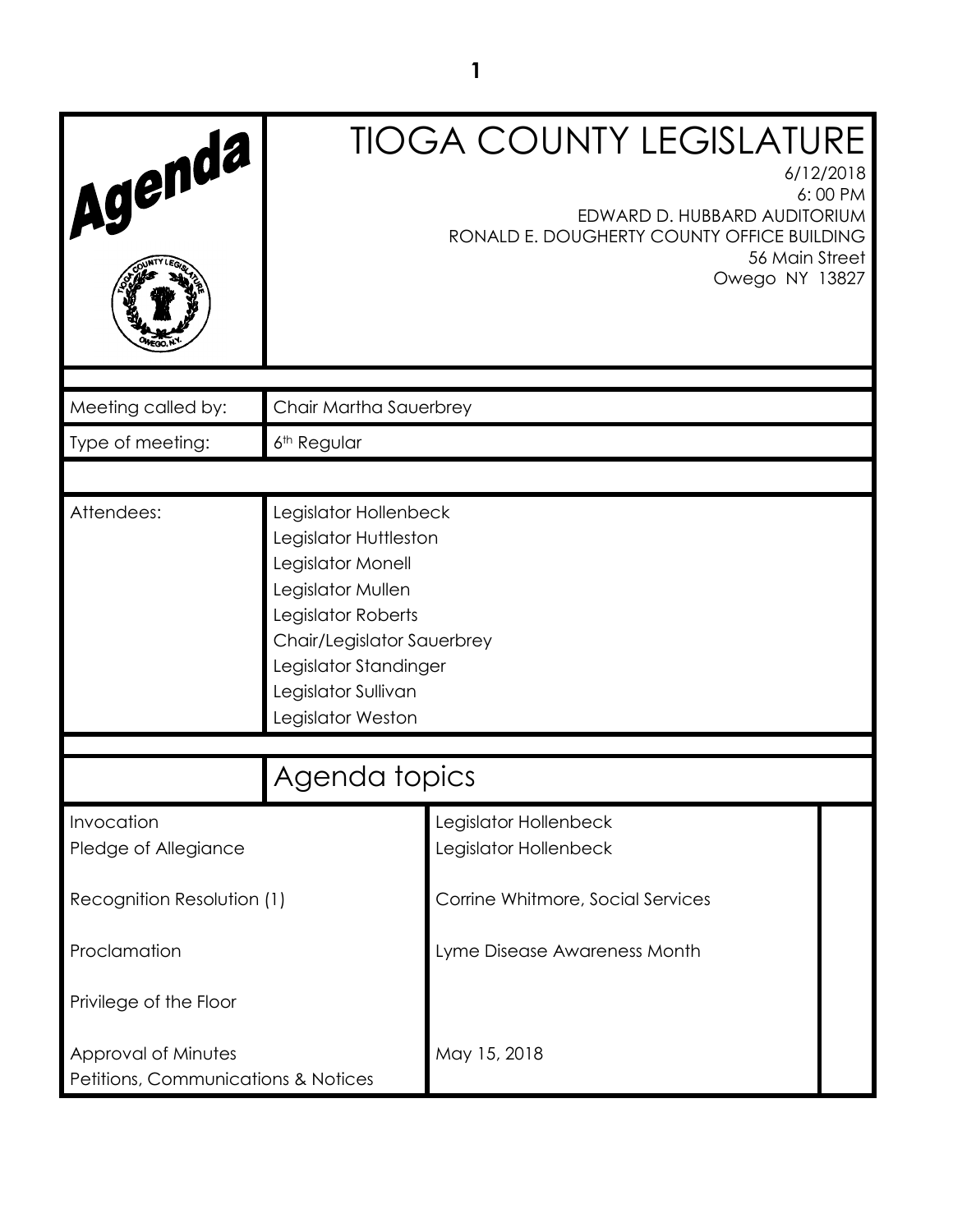| Appointments/Reappointments                |                         |                                                                                                                                                                                                                         |       |
|--------------------------------------------|-------------------------|-------------------------------------------------------------------------------------------------------------------------------------------------------------------------------------------------------------------------|-------|
|                                            |                         |                                                                                                                                                                                                                         |       |
| <b>Reports Standing/Special Committees</b> |                         |                                                                                                                                                                                                                         |       |
| <b>RESOLUTIONS:</b>                        |                         | 1. Appoint Member to the Tioga County Property Development<br><b>Corporation Board</b>                                                                                                                                  |       |
|                                            |                         | 2. Appoint Member to the Tioga County Property Development<br>Corporation Board                                                                                                                                         |       |
|                                            |                         | 3. Appoint Member to the Tioga County Planning Board                                                                                                                                                                    |       |
|                                            | <b>Board</b>            | 4. Resolution Appointing New Member to Community Services                                                                                                                                                               |       |
|                                            | <b>Board</b>            | 5. Resolution Appointing New Member to Community Services                                                                                                                                                               |       |
|                                            |                         | 6. Modify 2018 Budget and Transfer Funds 2016<br>Interoperable Grant Office of Emergency Services                                                                                                                       | State |
|                                            |                         | 7. Amend 2018 PD Budget and Transfer of Funds from<br>Contingency to Public Defender's Account                                                                                                                          |       |
|                                            | Agency                  | 8. Declaration of Excess Property and Authorization for Issuance<br>of Permissive Referendum notice and authorization for<br>transfer of property to Tioga County Industrial Development                                |       |
|                                            |                         | 9. Authorizing Legislative Chair signature on Finger Lakes Wine<br>Country Tourism Marketing Association and Tioga County<br>Local Development Corporation Agreement and authorizing<br>payment of annual fee 2019-2021 |       |
|                                            |                         | 10. Requesting New York State Legislature to support acts to<br>amend the Executive Law in relation to the cost of<br>maintenance and operation of Veterans' Service Agencies                                           |       |
|                                            |                         | 11. Requesting Tioga County Veterans' Service Agency accept<br>donation of a mausoleum for burial of indigent veterans                                                                                                  |       |
|                                            |                         | 12. Award Construction Kelsey Road Bridge BIN: 3218430                                                                                                                                                                  |       |
|                                            |                         | 13. Approve Supplemental Agreement for Dean Creek Road<br><b>Bridge-Construction Support Services</b>                                                                                                                   |       |
|                                            |                         | 14. Award Bid for Mobile Dental Vehicle Public Health                                                                                                                                                                   |       |
|                                            |                         | 15. Authorize Change in Status for one (1) Full Time Social<br>Services Investigator Position Social Services                                                                                                           |       |
|                                            | <b>Personnel Office</b> | 16. Create and Fill Temporary, Full-Time Clerk (Seasonal) Position                                                                                                                                                      |       |
|                                            |                         | 17. Create Position Department of Social Services                                                                                                                                                                       |       |
|                                            |                         | 18. Authorizing Salary Adjustment and Lump Sum Compensation<br>to Leeann Tinney                                                                                                                                         |       |
|                                            | to Susan Graves         | 19. Authorizing Salary Adjustment and Lump Sum Compensation                                                                                                                                                             |       |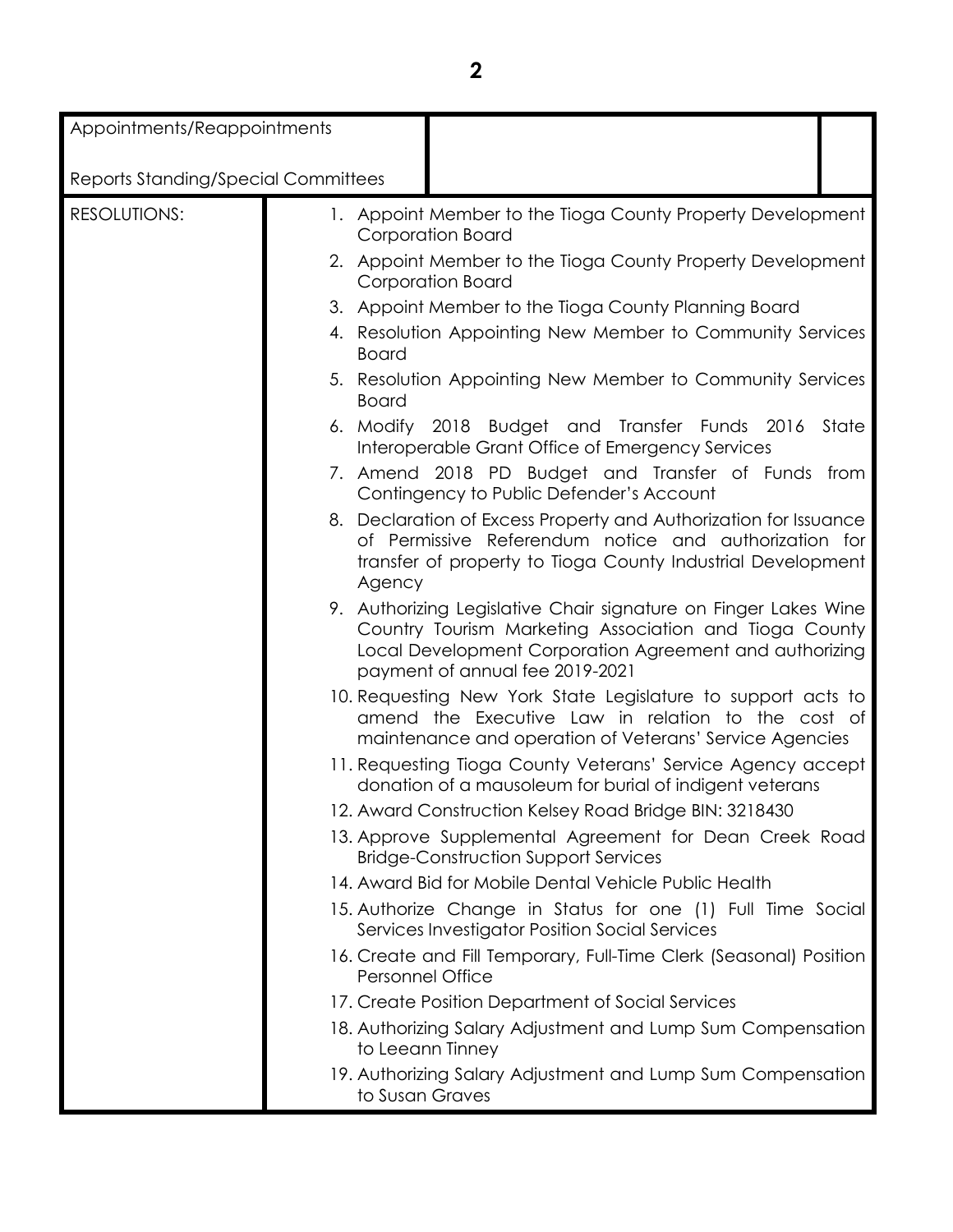| 20. Authorizing Salary Adjustment and Lump Sum Compensation<br>to Rita Hollenbeck  |
|------------------------------------------------------------------------------------|
| 21. Authorizing Salary Adjustment and Lump Sum Compensation<br>to William Kenville |
| 22. Standard Work Day and Reporting Resolution                                     |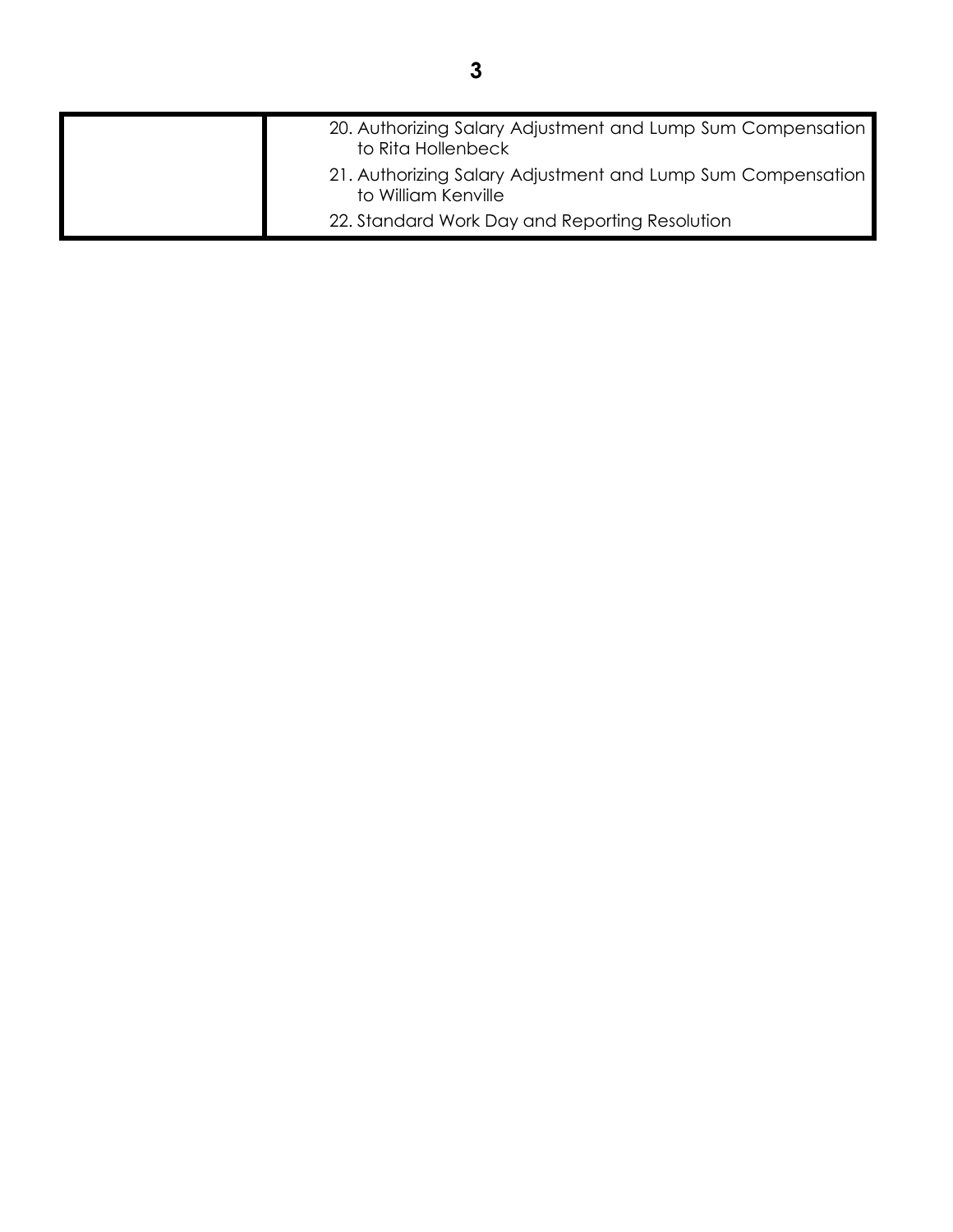#### RESOLUTION NO. -18 RECOGNIZE CORRINE J. WHITMORE 28 YEARS OF DEDICATED SERVICE DEPARTMENT OF SOCIAL SERVICES

WHEREAS: Corrine J. Whitmore began her career with the Tioga County Department of Social Services as a Social Welfare Examiner in June 1990. In December 1997, Corrine was promoted to Social Services Investigator; and

WHEREAS: Corrine J. Whitmore has been a dedicated and loyal employee in the performance of her duties; and

WHEREAS: Corrine J. Whitmore has shown the highest levels of reliability, trust, loyalty and competence in the performance of her duties; and

WHEREAS: Corrine J. Whitmore will retire on June 30, 2018; now therefore be it

RESOLVED:That the Tioga County Legislature, on its own behalf, as well as on behalf of the citizens of Tioga County, express sincere gratitude to Corrine J. Whitmore for her twenty-eight years of dedicated and loyal service to the Tioga County Department of Social Services and its most vulnerable citizens; and be it further

RESOLVED: That this resolution be spread upon the minutes of this meeting and a certified copy be presented to this loyal, dedicated and outstanding employee, Corrine J. Whitmore.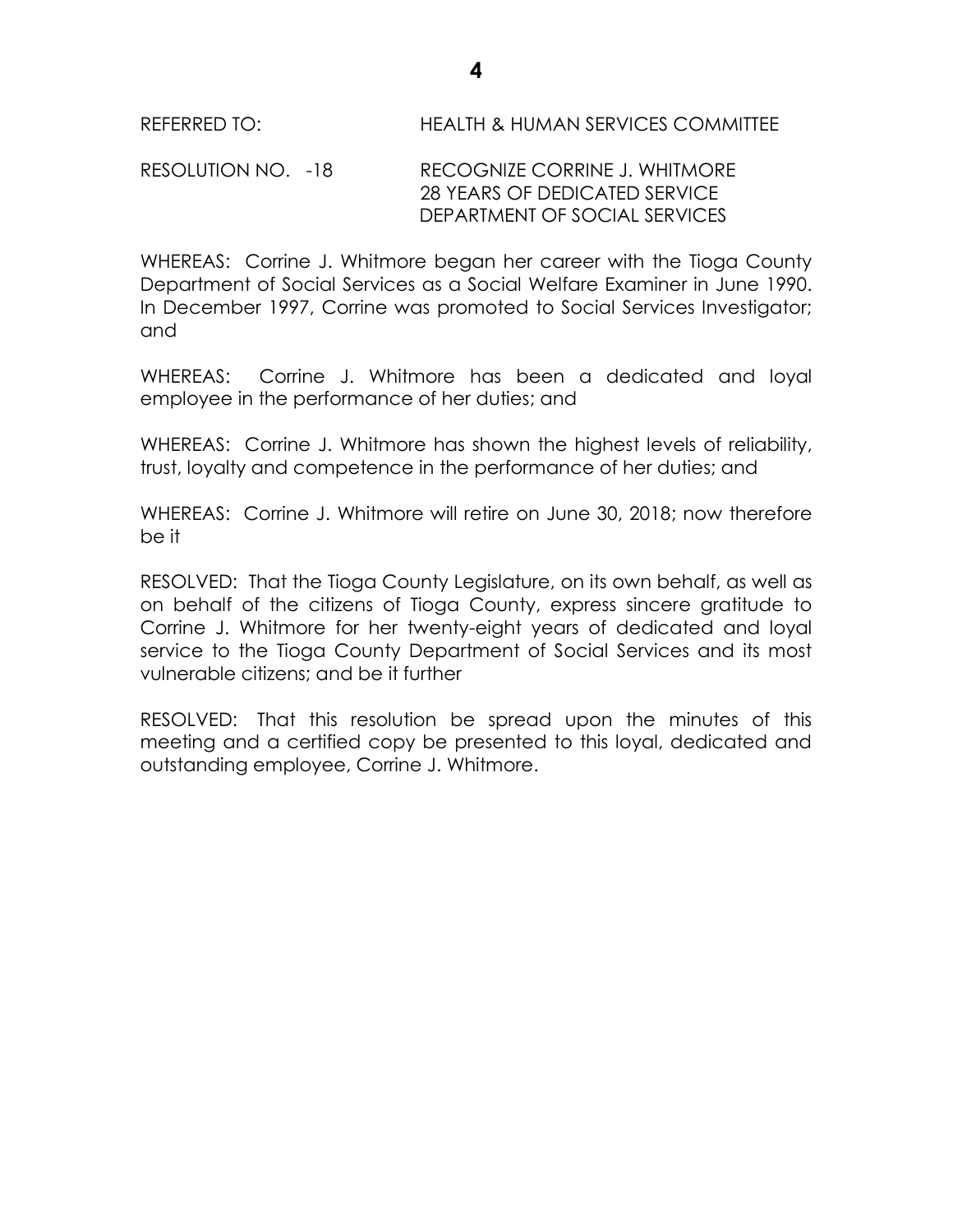#### County of Tioga EXECUTIVE PROCLAMATION

WHEREAS: Public Health reminds you as the weather gets warmer increased outdoor activities begin taking place where ticks abound; and

WHEREAS: People spend time in environments that have tall grass, bushes, and leaf piles where ticks can be found; and

WHEREAS: The Black-legged tick, also known as a Deer tick, carries the bacteria Borrelia Burgdorferi that causes Lyme disease; and

WHEREAS: Lyme disease can be spread to humans and other mammals as ticks feed off their blood, with an increased risk of the bacteria being spread after feeding for 48 hours; and

WHEREAS: Lyme disease is the fourth highest reportable communicable disease seen in Tioga County; and

WHEREAS: Preventing Lyme disease can be done by wearing insect repellent, covering up when outdoors, showering soon after coming inside, and completing daily tick checks on yourself and your pets; and

WHEREAS: By knowing the signs of Lyme disease, treatment can be started to avoid long-term complications of Lyme disease; and

WHEREAS: The residents of Tioga County recognize the threat that Lyme disease has on them and their family; therefore

The TIOGA COUNTY LEGISLATURE, County of Tioga, does hereby proclaim the month of June as:

#### **LYME DISEASE AWARENESS MONTH**

And urges all residents to take steps to protect themselves, their families, and pets from Lyme disease and to take immediate action if Lyme disease is suspected.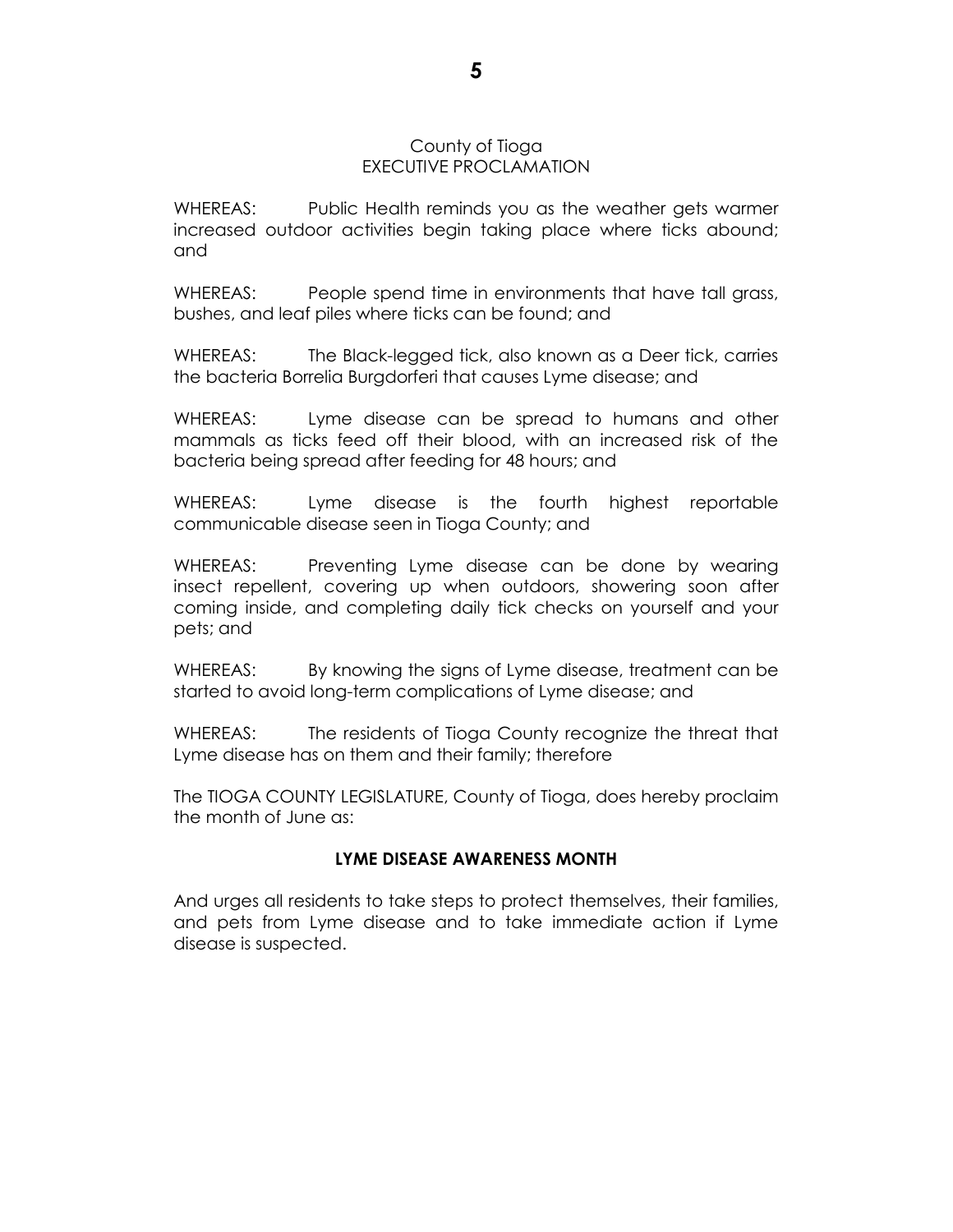#### REFERRED TO: ED&P COMMITTEE

RESOLUTION NO. -18 APPOINT MEMBER TO THE TIOGA COUNTY PROPERTY DEVELOPMENT CORPORATION BOARD

WHEREAS: Steve May as Village of Owego Mayor was appointed as a Tioga County Property Development Corporation Board Member conditioned by his holding of that office for which his term expires on 12/31/2019, and

WHEREAS: Steve May no longer holds the office of Village of Owego Mayor, and

WHEREAS: Michael Baratta, current Village of Owego Mayor is willing and able to serve in this position; therefore be it

RESOLVED: That the Tioga County Legislature hereby appoints Michael Baratta, Village of Owego Mayor to the Tioga County Property Development Board Corporation as a Board Member to fulfill Steve May's unexpired term of 01/01/2017 – 12/31/19, effective 06/13/2018.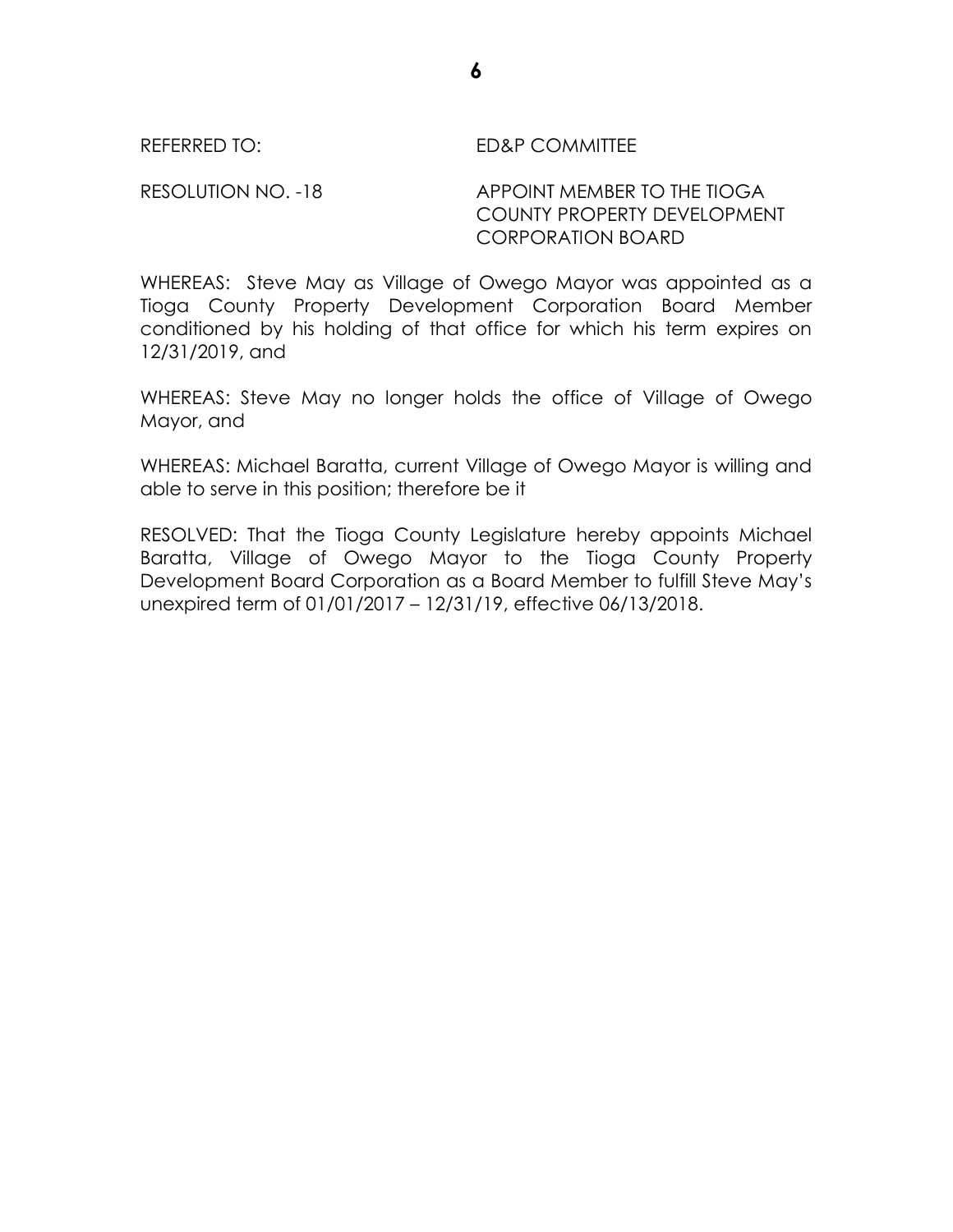## REFERRED TO: ED&P COMMITTEE

RESOLUTION NO. -18 APPOINT MEMBER TO THE TIOGA COUNTY PROPERTY DEVELOPMENT CORPORATION BOARD

WHEREAS: Chris Brewster has resigned from the Tioga County Property Development Corporation Board as a Board Member position for which his term expires on 12/31/2019; and

WHEREAS: Patrick Ayres, Village of Waverly Mayor is willing and able to serve in this position; therefore be it

RESOLVED: That the Tioga County Legislature hereby appoints Patrick Ayres, Village of Waverly Mayor to the Tioga County Property Development Corporation Board as a Board Member to fulfill Chris Brewster's unexpired term of 01/01/2017 – 12/31/19, effective 06/13/2018.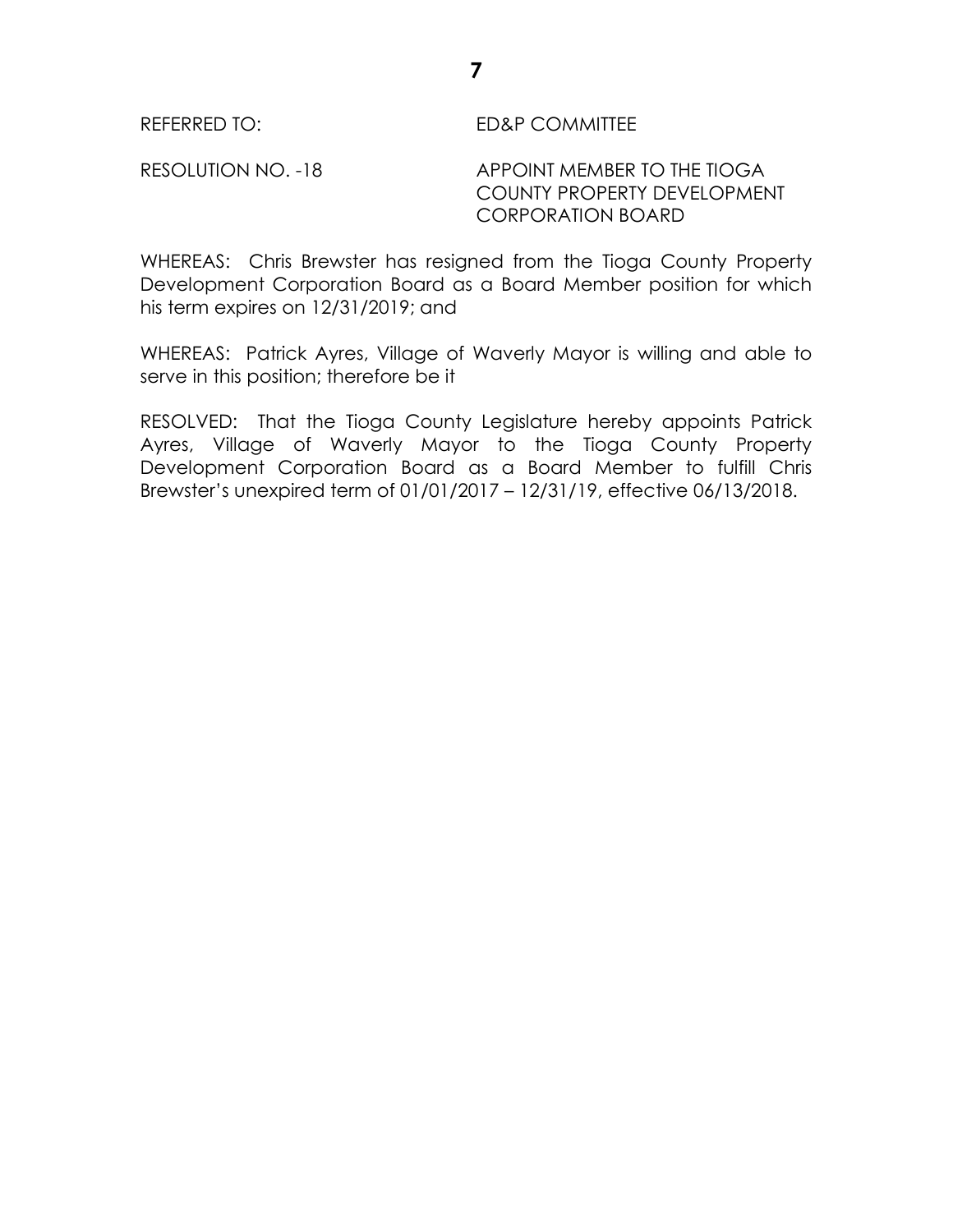| <b>ED&amp;P COMMITTEE</b><br><b>REFERRED TO:</b> |
|--------------------------------------------------|
|--------------------------------------------------|

RESOLUTION NO. -18 APPOINT MEMBER TO THE TIOGA COUNTY PLANNING BOARD

WHEREAS: Chris Curry has resigned from the Tioga County Planning Board in an Alternate At-Large position for which his term expires on 12/31/2018; and

WHEREAS: Chelsea Robertson is willing and able to serve in this position; therefore be it

RESOLVED: That the Tioga County Legislature hereby appoint Chelsea Robertson to the Tioga County Planning Board as an At-Large Alternate to fulfill Chris Curry's unexpired term of 4/12/16-12/31/18, effective 6/13/2018.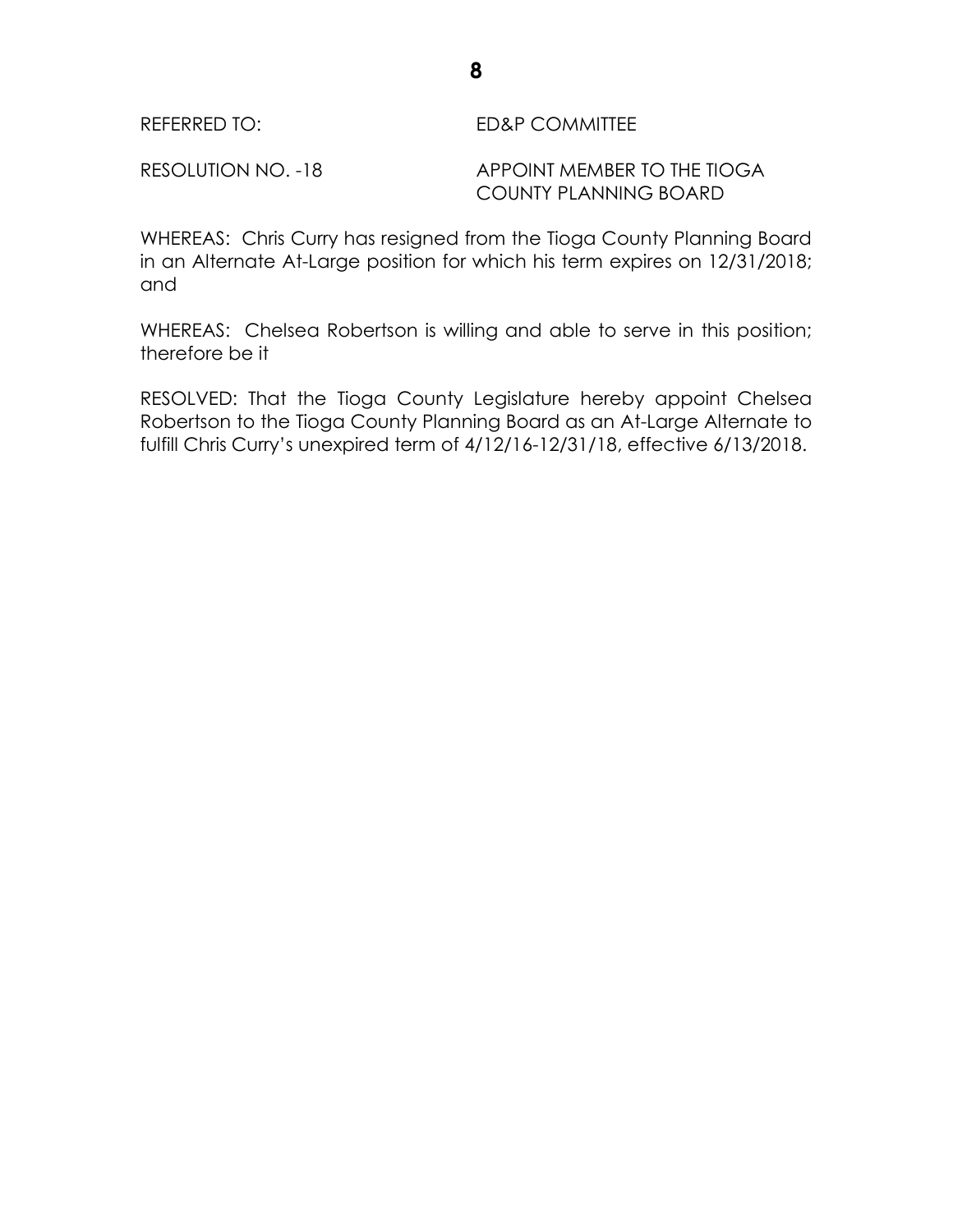RESOLUTION NO. -18 RESOLUTION APPOINTING NEW MEMBER TO COMMUNITY SERVICES BOARD

WHEREAS: Dr. John Bezirganian has agreed to become a new member; and

WHEREAS: The Community Services Board has recommended John's appointment; and

WHEREAS: Section Article 41.11 (d) of the Mental Hygiene Law allows counties to determine the length of term of Community Services Board members; therefore be it

RESOLVED: That Dr. John Bezirganian be appointed a new member to the Community Services Board, for term starting June 1, 2018 and ending May 31, 2022.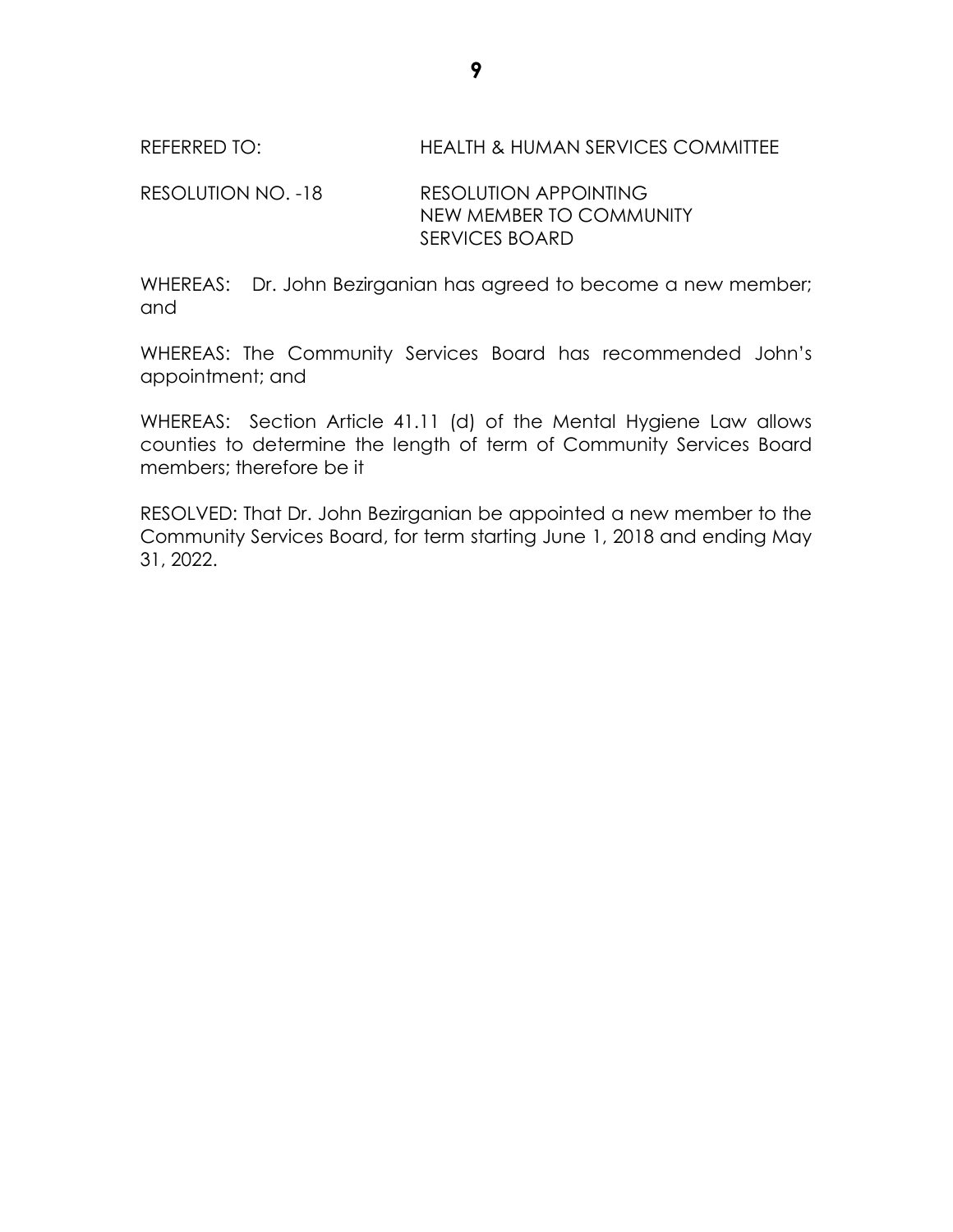REFERRED TO: HEALTH & HUMAN SERVICES COMMITTEE

RESOLUTION NO. -18 RESOLUTION APPOINTING NEW MEMBER TO COMMUNITY SERVICES BOARD

WHEREAS: Rose Mumbulo has agreed to become a new member; and

WHEREAS: The Community Services Board has recommended Rose's appointment; and

WHEREAS: Section Article 41.11 (d) of the Mental Hygiene Law allows counties to determine the length of term of Community Services Board members; therefore be it

RESOLVED: That Rose Mumbulo be appointed a new member to the Community Services Board, for term starting June 1, 2018 and ending May 31, 2022.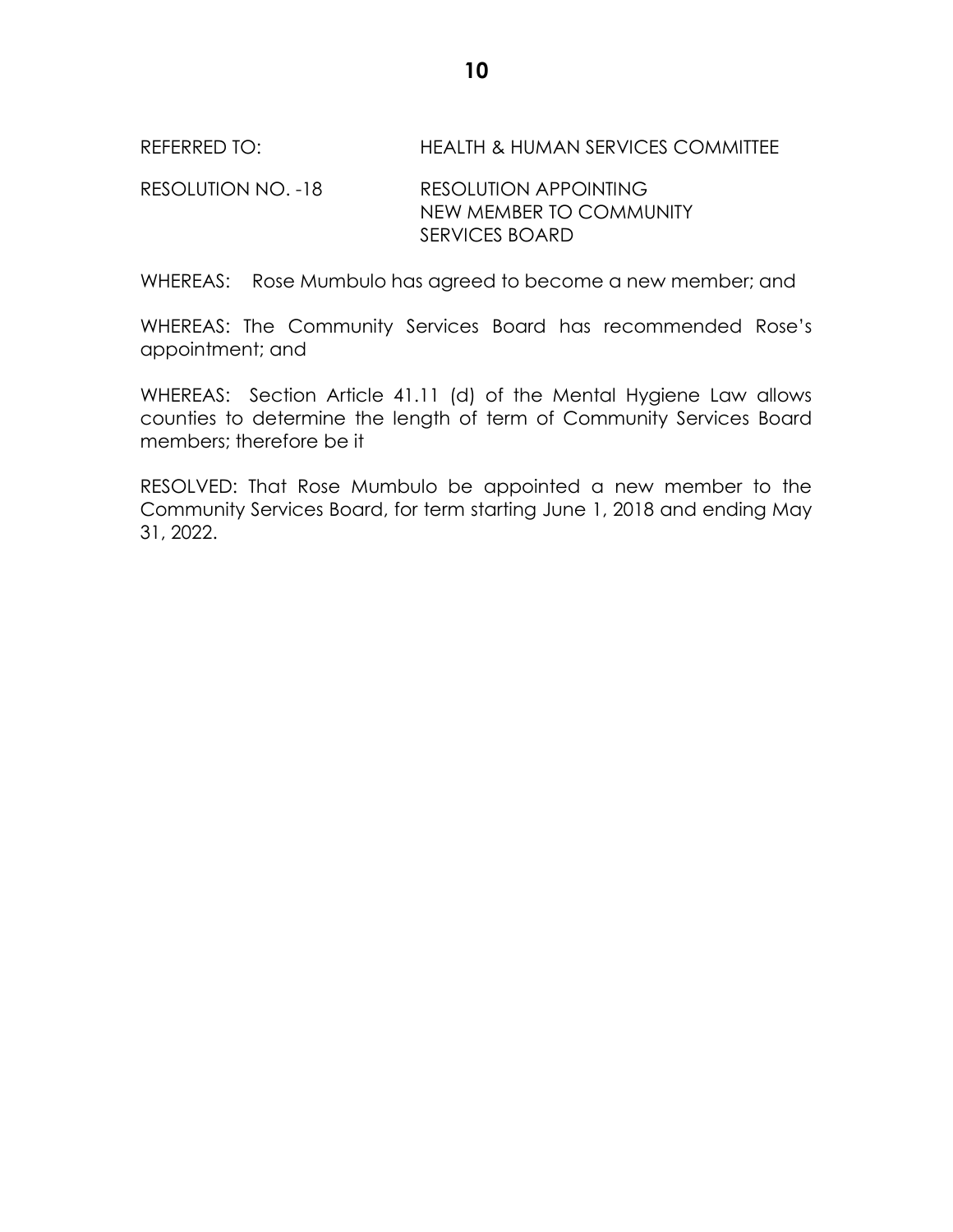REFERRED TO: PUBLIC SAFETY COMMITTEE FINANCE COMMITTEE

RESOLUTION NO. -18 MODIFY 2018 BUDGET AND TRANSFER FUNDS 2016 STATE INTEROPERABLE GRANT OFFICE OF EMERGENCY SERVICES

WHEREAS: Resolution # 132-17 awarded the Office of Emergency Services a 2016 State Interoperable Communications Formula-Based Grant in the amount of \$442,981; and

WHEREAS: The grant budget has been amended to reflect the costs associated with the Waverly tower improvement project; therefore be it

RESOLVED: That the 2018 budget be modified and transfer of funds be made as below:

FROM:

|     | A3415 540140 IO16 State Interoperable Grant 2016<br>(Contracting Services)  | \$67,522.24 |
|-----|-----------------------------------------------------------------------------|-------------|
| TO: | A3415 520230 IO16 State Interoperable Grant 2016<br>(Radio Equipment)       | \$66,534.44 |
|     | A3415 540640 IO16 State Interoperable Grant 2016<br>(Supplies – not office) | 987.80      |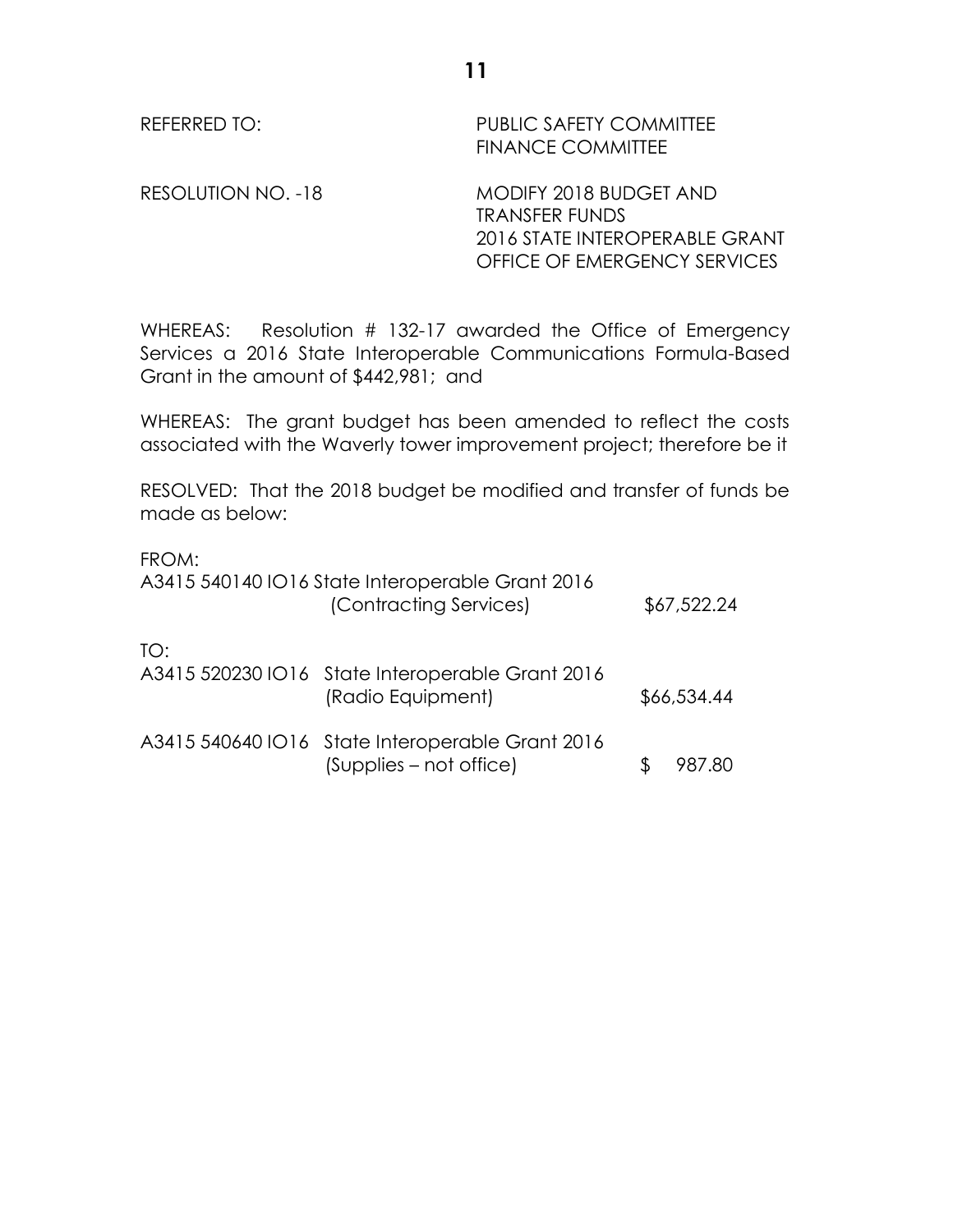#### REFERRED TO: FINANCE/LEGAL COMMITTEE

RESOLUTION NO. AMEND 2018 PD BUDGET AND TRANSFER OF FUNDS FROM CONTINGENCY TO PUBLIC DEFENDER ACCOUNT

WHEREAS: Tioga County has received two court ordered billings for services rendered for evaluation and trial testimony totaling \$6,500.00; and

WHEREAS: The Public Defender's budget will not have sufficient funds to pay these court ordered fees Pursuant to County Law 722-c; and

WHEREAS: Funds will need to be transferred from Contingency Account to the Public Defender's Account to process payment of the court ordered billings; therefore be it

RESOLVED: That the Tioga County Legislature authorizes an amendment of Public Defender's Budget and authorizes a transfer from the Contingency account as follows:

|     | From: A1990 540715 Contingency Account      | \$6,500.00 |
|-----|---------------------------------------------|------------|
| To: | A1170 540280 Public Defender Investigations | \$6,500.00 |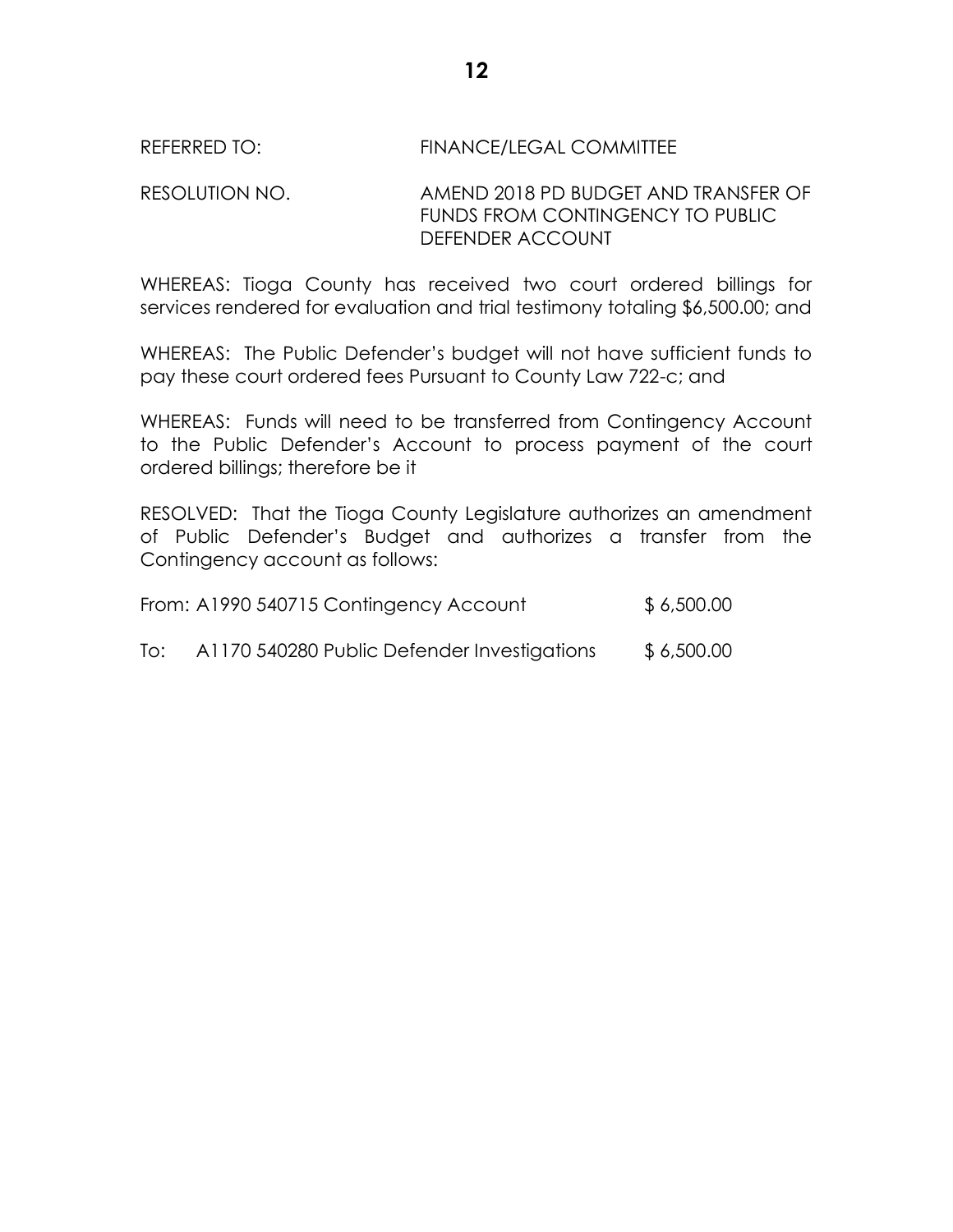RESOLUTION NO. -18 DECLARATION OF EXCESS PROPERTY AND AUTHORIZATION FOR LEGISLATIVE CHAIR TO EXECUTE DOCUMENTS FOR SALE OF PROPERTY TO TIOGA COUNTY INDUSTRIAL DEVELOPMENT AGENCY

WHEREAS: Tioga County owns real property located on Corporate Drive, Town of Owego, County of Tioga, State of New York identified as tax map number 106.00-3-42.1; and

WHEREAS: The Tioga County Industrial Development Agency has expressed an interest in acquiring a portion of the referenced property for economic development purposes; and

WHEREAS: The Tioga County Industrial Development Agency has obtained a survey and independent appraisal for an approximate two (2) acre portion of the referenced property of interest; and

WHEREAS: The property is of value to the Tioga County Industrial Development Agency due to allowance for proper access to the adjacent developable site; and

WHEREAS: The value assigned to the approximate two (2) acre portion of the identified County owned property is determined to be \$12,900.00; and

WHEREAS: The Tioga County Legislature has determined that there is no legitimate public need for the land as identified by the Tioga County Industrial Development Agency survey; therefore be it

RESOLVED: That the Tioga County Legislature declares the above referenced property to be excess and approves the sale of the excess property to the Tioga County Industrial Development Agency; and be it further

RESOLVED: That the Tioga County Legislature authorizes the Legislative Chair to execute documents as approved by the County Attorney to expedite the sale of the property to the Tioga County Industrial Development Agency at an amount not less than the appraised value as determined by the independent appraiser.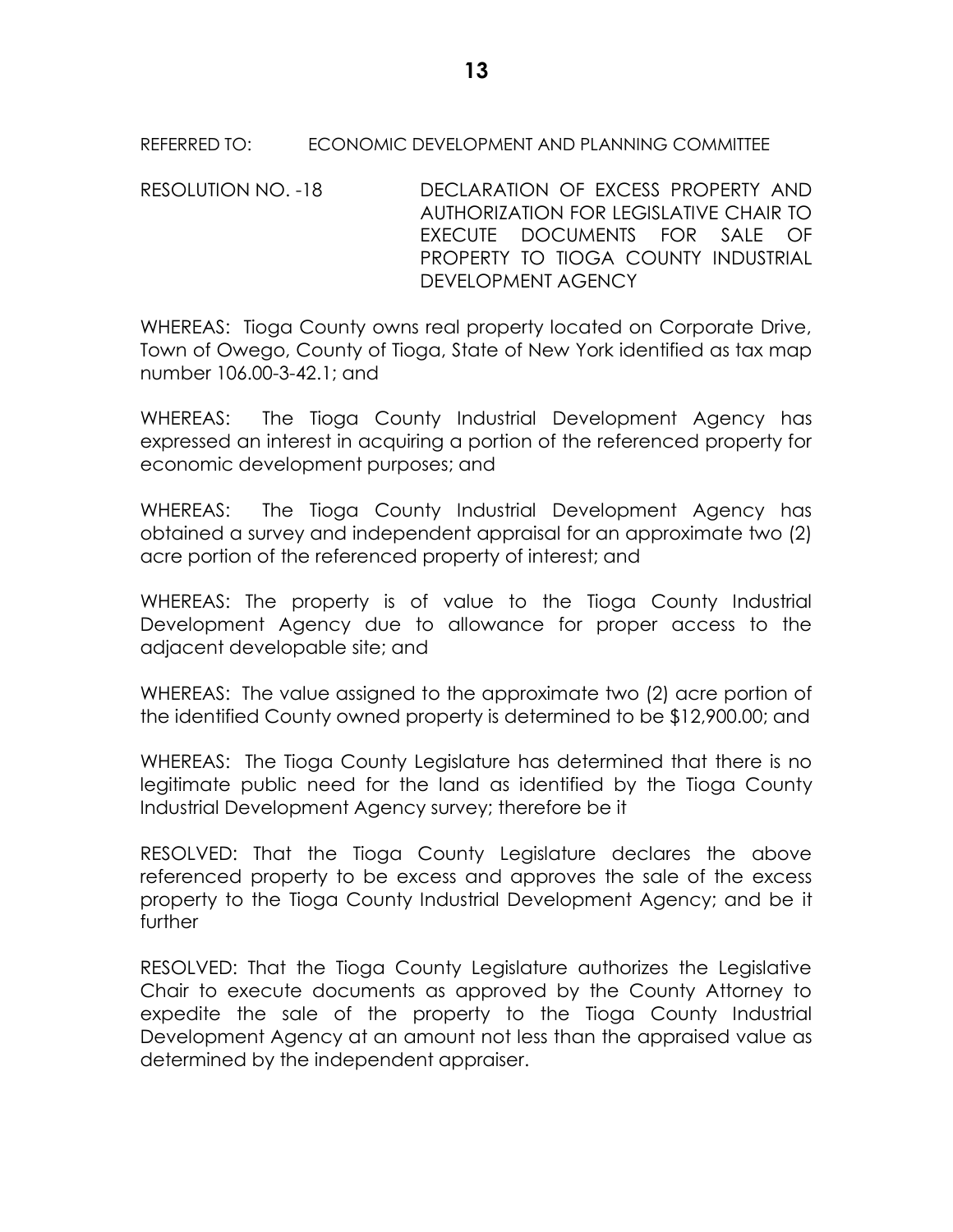RESOLUTION NO. -18 AUTHORIZING LEGISLATIVE CHAIR SIGNATURE ON FINGER LAKES WINE COUNTRY TOURISM MARKETING ASSOCIATION AND TIOGA COUNTY LOCAL DEVELOPMENT CORPORATION AGREEMENT AND AUTHORIZING PAYMENT OF ANNUAL FEE 2019-2021

WHEREAS: The Tioga County Legislature is supportive of the marketing efforts by Tioga Downs in promoting Tioga County as part of the Finger Lakes Wine Country region; and

WHEREAS: Tioga Downs previously expressed interest in participating in the Finger Lakes Wine Country Tourism Marketing Association; and

WHEREAS: Tioga Downs is permitted to partner with the Finger Lakes Wine Country Tourism Marketing Association only if the County is also a partner; and

WHEREAS: The Tioga County Legislature has previously made a verbal agreement with Finger Lakes Tourism Marketing Association to become a participating county; and

WHEREAS: The Tioga County Local Development Corporation is officially designated as the Tourism Promotion Agency for Tioga County; and

WHEREAS: The Tioga County Local Development Corporation is agreeable to acting as the pass through of funding for the Tioga County membership to the Finger Lakes Tourism Marketing Association; and

WHEREAS: The funds will be drawn from the Outside Agency Funding line item; therefore be it

RESOLVED: That the Tioga County Legislature agrees to authorize the Legislative Chair to sign the Agreement between the Finger Lakes Tourism Marketing Association, Tioga County Local Development Corporation and Tioga County; and be it further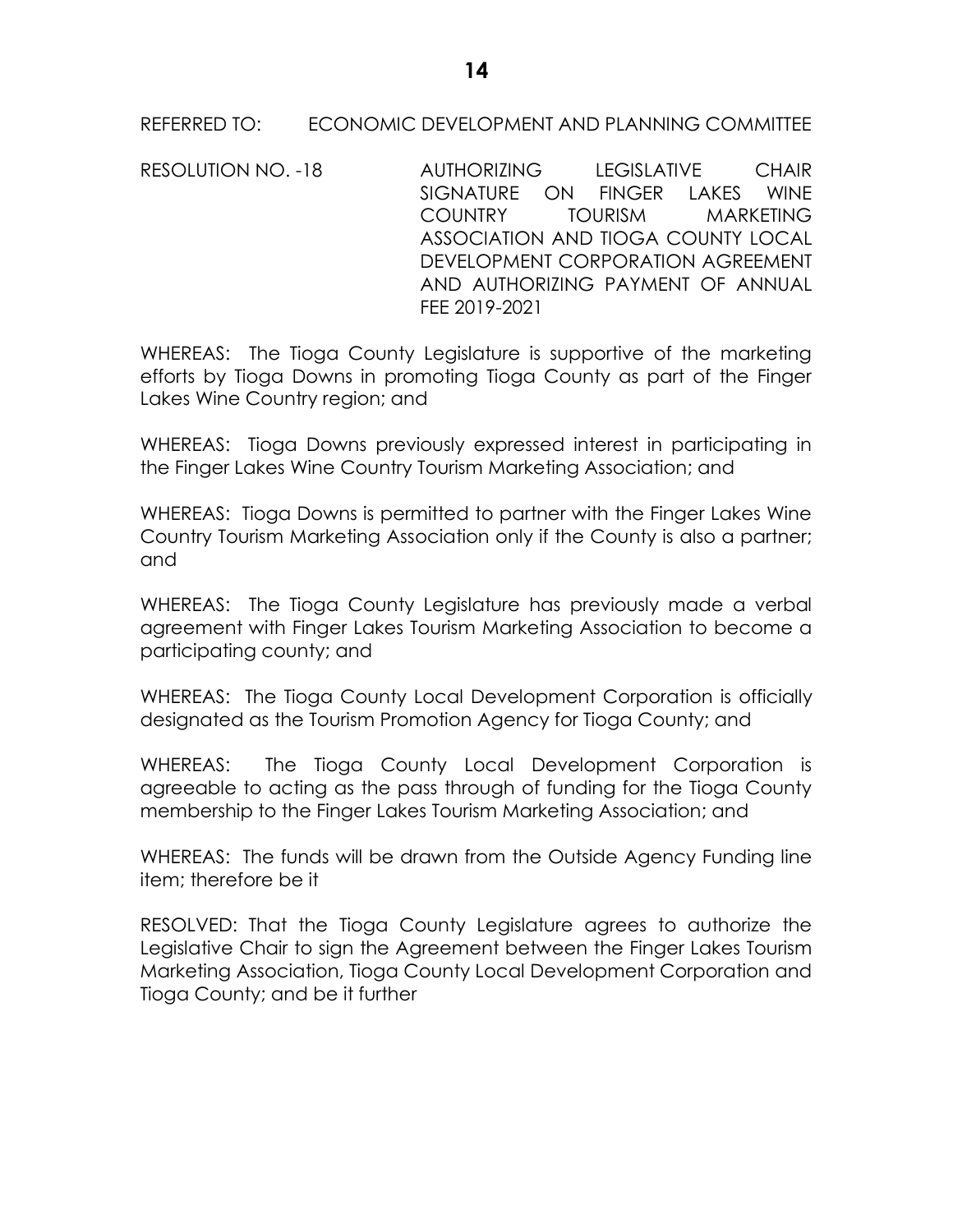RESOLVED: That the Tioga County Legislature authorizes payment of the annual fee of \$60,000 for each of the years 2019, 2020 and 2021 payable to the Tioga County Local Development Corporation for the sole purpose of the Tioga County Local Development Corporation remitting the annual Finger Lakes Wine Country Tourism Marketing Association membership fee.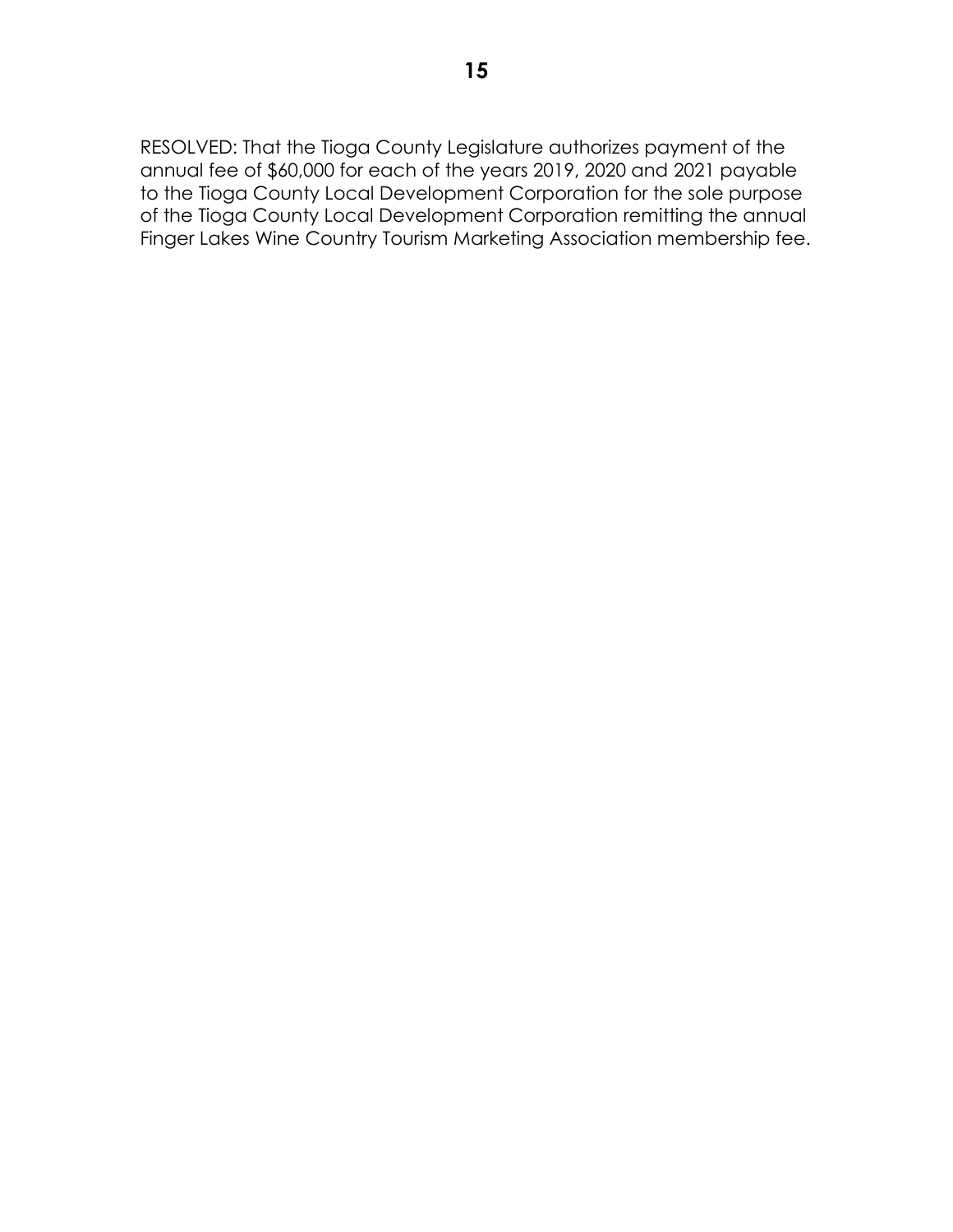REFERRED TO: ADMINISTRATIVE SERVICES COMMITTEE

RESOLUTION NO. -18 REQUESTING NEW YORK STATE LEGISLATURE TO SUPPORT ACTS TO AMEND THE EXECUTIVE LAW IN RELATION TO THE COST OF MAINTENANCE AND OPERATION OF VETERANS' SERVICE AGENCIES

WHEREAS: Legislation has been introduced in the New York State Senate (S.8210) and the New York State Assembly (A.10714) increasing the State share of the Tioga County Veterans' Service Agency maintenance and operating costs to \$20,000 per annum; and

WHEREAS: Pursuant to New York State Executive Law Section 359 (1) counties are entitled to \$10,000 per annum in state revenue, of which Tioga County Veterans' Service Agency is currently receiving \$8,529 per annum; and

WHEREAS: New York State Statute mandates that every county must have a Veteran Service Agency and that such agency is not permitted to charge veterans directly for such services unlike private attorneys who are permitted to charge veterans a percentage of their claim award; and

WHEREAS: The Tioga County Legislature supports and recognizes the services rendered by veterans to our country and is desirous of the New York State Legislature amending Executive Law Section 359 (1); therefore be it

RESOLVED: That the Tioga County Legislature requests the New York State Legislature to adopt Senate Bill (S.8210) and Assembly Bill (A.10714) to amend Executive Law Section 359 (1) increasing the State share of the Tioga County Veterans' Service Agency operation and maintenance to \$20,000 per annum; and be it further

RESOLVED: That the Clerk of the Legislature is hereby directed to forward certified copies of this resolution to Governor Andrew Cuomo, Senator Fred Akshar, Assemblyman Christopher Friend, the New York State Association of Counties and all others deemed necessary and proper.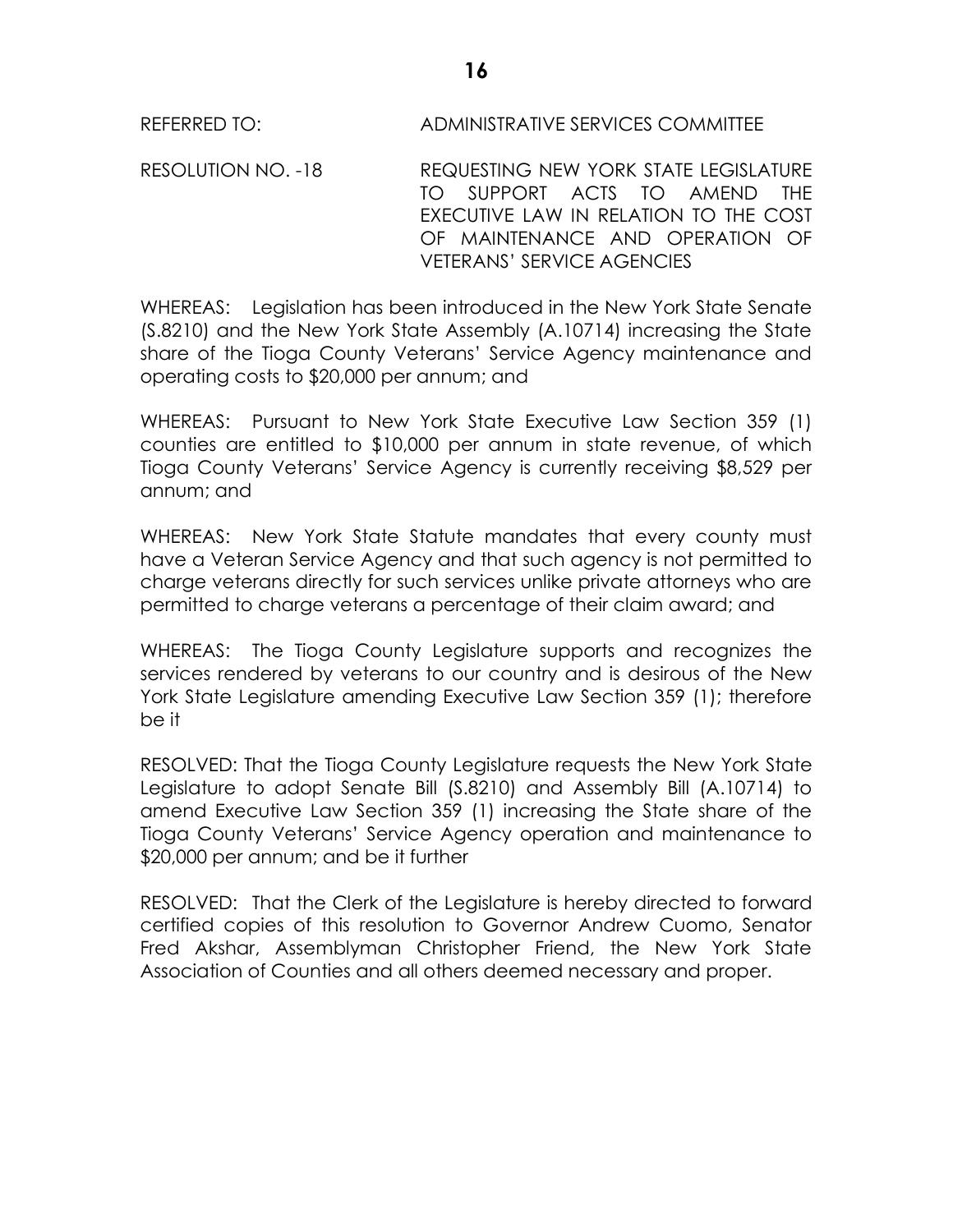## REFERRED TO: ADMINISTRATIVE SERVICES COMMITTEE

#### RESOLUTION NO. -18 REQUESTING TIOGA COUNTY VETERANS' SERVICE AGENCY ACCEPT DONATION OF A MAUSOLEUM FOR BURIAL OF INDIGENT VETERANS

WHEREAS: New York State law requires County Veteran Service Agencies to be financially responsible for the burial expenses of indigent veterans to include funeral and interment costs; and

WHEREAS: A private citizen, Therese Lee Campfield, who wishes to help veterans with their final resting place, is wanting to donate to the Tioga County Veterans' Service Agency a mausoleum that she currently owns in Riverhurst Memorial Park, Endicott, NY; and

WHEREAS: The acceptance of this generous donation would enable the Tioga County Veterans' Service Agency to have access to burial space for indigent veterans, should the need arise and this donation would significantly lower the costs associated with said burials, and in keeping with our purpose of treating all veterans with dignity and respect; and

WHEREAS: The Director of Tioga County Veterans Services would retain sole discretion in the use of said mausoleum for the sole purpose of interning the remains of indigent veterans; therefore be it

RESOLVED: That the Tioga County Legislature accept ownership of the mausoleum through a deed transfer from Therese Lee Campfield to Tioga County Veterans' Service Agency for the purpose of providing a final resting place for indigent veterans from Tioga County.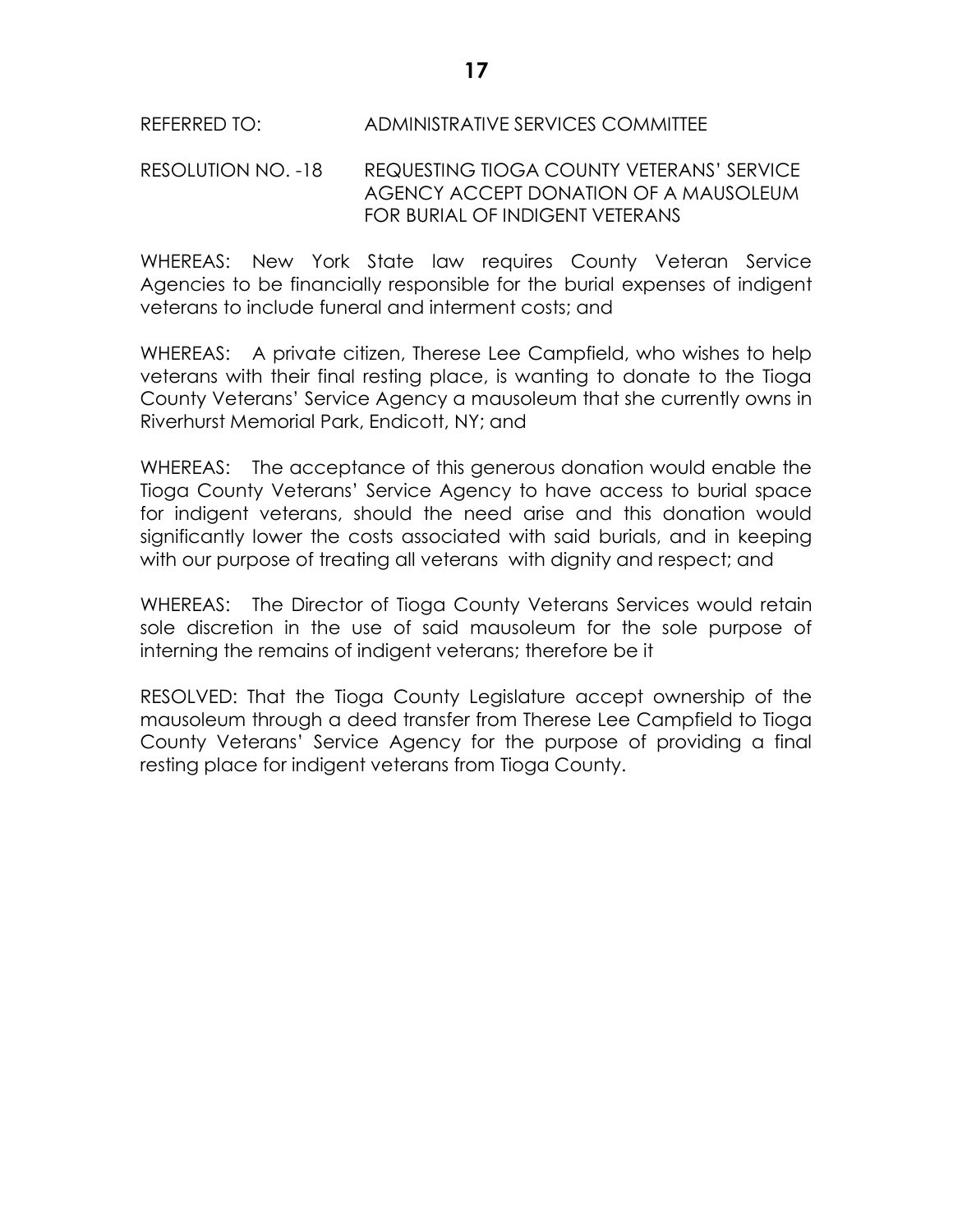REFERRED TO: The contract of the contract of the public works and the public works

RESOLUTION NO. -18 AWARD CONSTRUCTION KELSEY ROAD BRIDGE BIN: 3218430

WHEREAS: Tioga County bonded for a program for rehabilitation of various bridges within the County; and

WHEREAS: Funding is available for the rehabilitation of the Kelsey Road Bridge BIN: 3218430; and

WHEREAS: The Commissioner of Public Works received sealed bids on May 24, 2018 and the bids came in as follows:

| Economy Paving Company, Inc.      | \$539,539.00 |
|-----------------------------------|--------------|
| R. DeVincentis Construction, Inc. | \$630,000.00 |
| Procon Contracting, LLC           | \$707,000.00 |
| Vector Construction Corp.         | \$708,021.40 |

and

WHEREAS: Delta Engineers, Endwell, NY have completed the review of the bids and finds the low bidder Economy Paving, Cortland, NY meets all of the qualifications of the bid specifications; therefore be it

RESOLVED: That the Tioga County Legislature authorize awarding the bid to Economy Paving, Cortland, NY not to exceed \$539,539.00 to be paid out of the following accounts:

H5110.540002.H1802 – Kelsey Road Bridge – BIN 3218430 \$539,539.00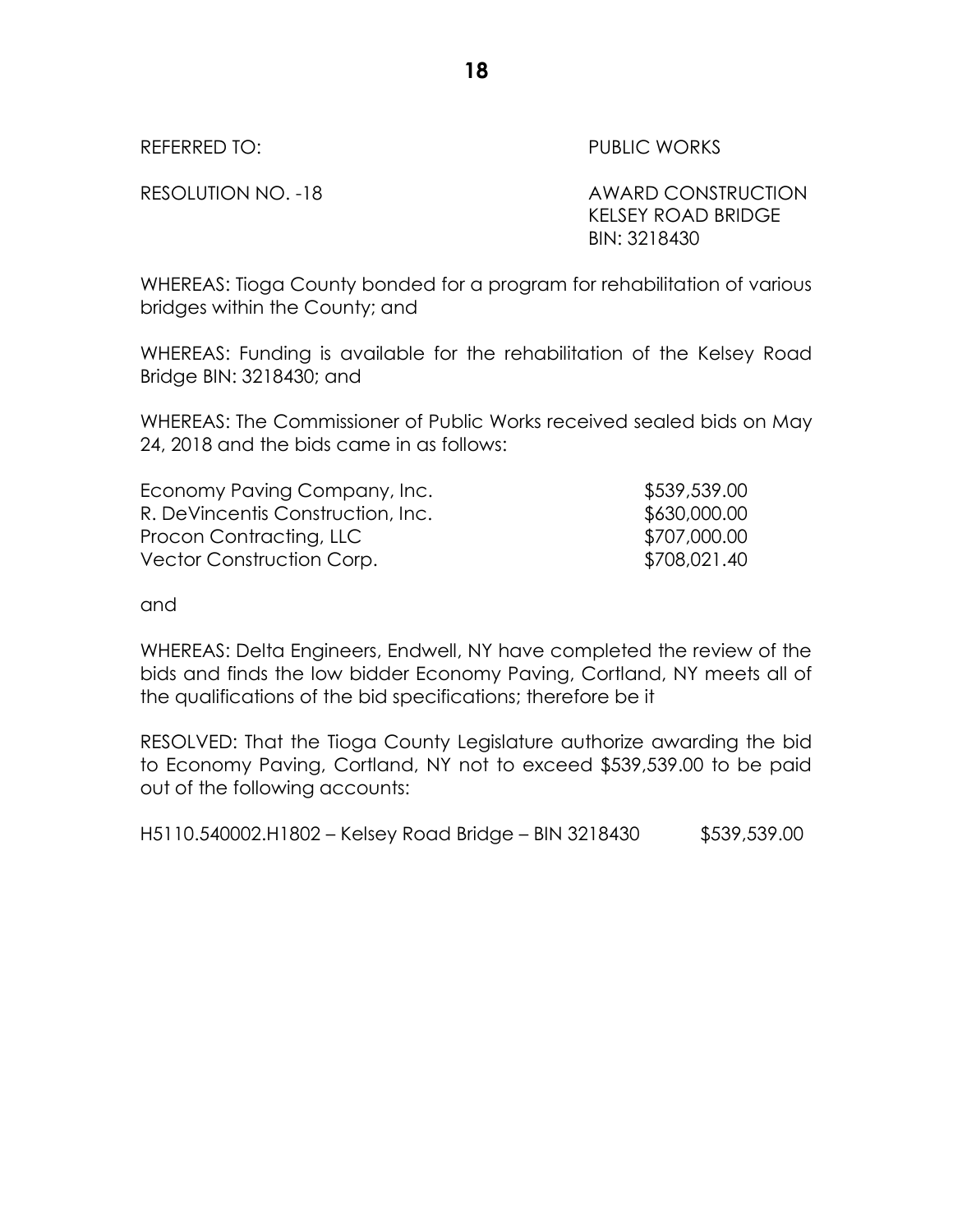REFERRED TO: PUBLIC WORKS

RESOLUTION NO. -18 APPROVE SUPPLEMENTAL AGREEMENT FOR DEAN CREEK ROAD BRIDGE – CONSTRUCTION SUPPORT **SERVICES** 

WHEREAS: Tioga County bonded for a program for rehabilitation of various bridges; and

WHEREAS: The Dean Creek Road Bridge over Dean Creek BIN: 3334820 is a bridge in the bridge bond program; and

WHEREAS: Delta Engineers was awarded the design services on Resolution 21-18; and

WHEREAS: There is a need for Construction Support Services to provide Engineering Services for the project, along with unforeseen extra design costs; and

WHEREAS: Delta Engineers, Endwell, NY has submitted a supplemental proposal of \$23,825; therefore be it

RESOLVED: That the Tioga County Legislature approve the Supplemental Agreement for Delta Engineers, Endwell, NY to provide Construction Support Services and additional design services not to exceed an extra \$23,825, for a new total of \$42,381 to be paid out of the following account:

H5110.540002.H1803 – Dean Creek Road Bridge – BIN 3334840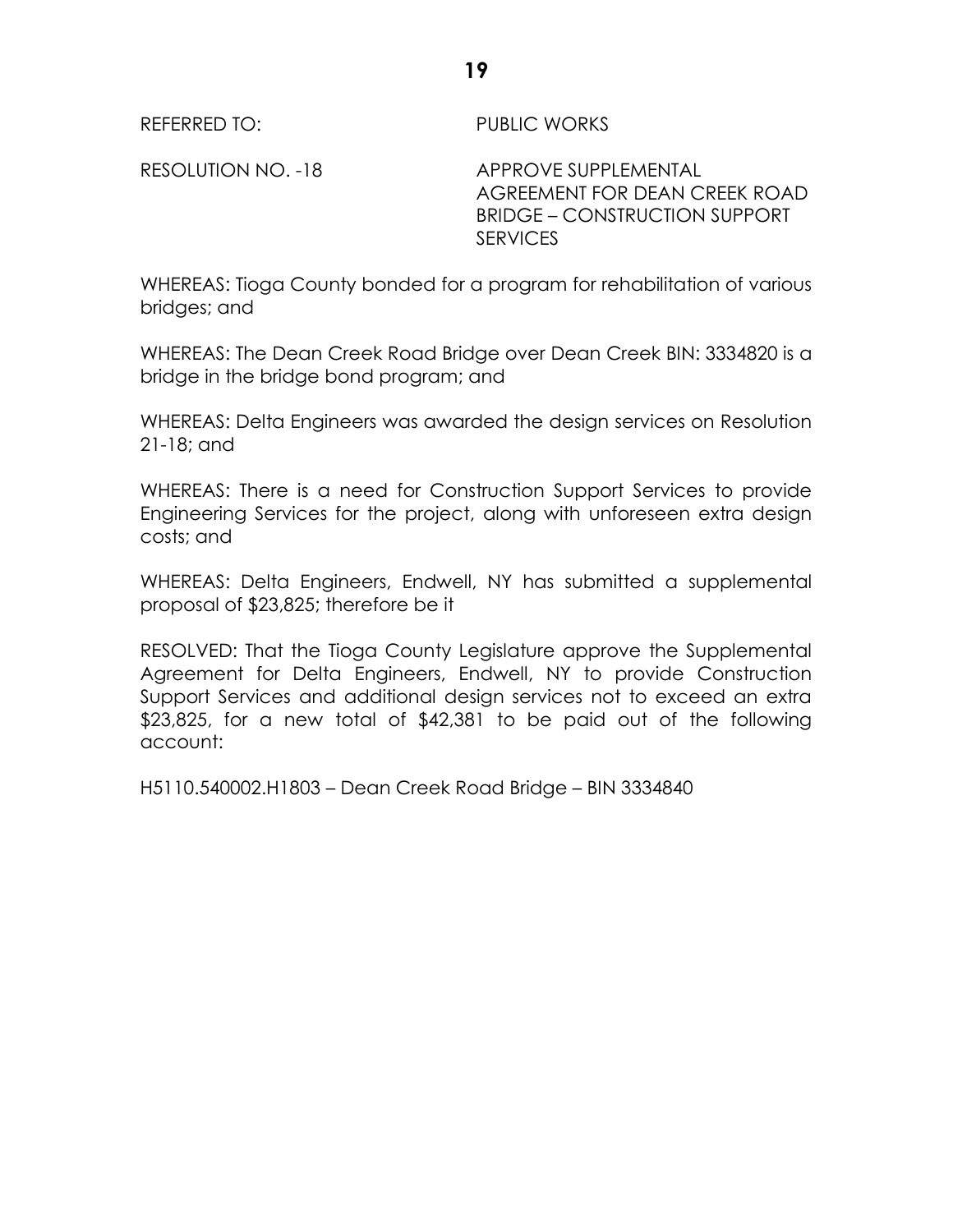REFERRED TO: HEALTH & HUMAN SERVICES COMMITTEE

RESOLUTION NO. -18 AWARD BID FOR MOBILE DENTAL VEHICLE PUBLIC HEALTH

WHEREAS: Proposals have been solicited and received for the replacement of current dental trailer for a mobile dental vehicle; and

WHEREAS: Proposals were opened on May 11, 2018 at 4:00 pm; and

WHEREAS: Upon review not all proposals met the specifications put forth in supplied Request for Proposals. Acceptable proposals were systematically evaluated; and

WHEREAS: The Mobile Dental Vehicle Selection Committee has determined Medical Coaches' to be the responsible proposer having met specifications, price requirements and is considered to be in the best interests of Tioga County; and

WHEREAS: The Public Health Director is in agreement with this determination from the Mobile Dental Vehicle Selection Committee; and

WHEREAS: Grant funds have been awarded for the replacement of current mobile dental trailer and accepted per Resolutions 39-18 and 40- 18; and

WHEREAS: Grant funds were appropriated in Resolutions 39-18 and 40-18 and will be drawn from Account H4064 520130; therefore be it

RESOLVED: That the Tioga County Legislature authorizes the Tioga County Legislative Chair to enter into a contract with Medical Coaches for the design, build and delivery of a mobile dental vehicle not to exceed available grant funds in the amount of \$475,000.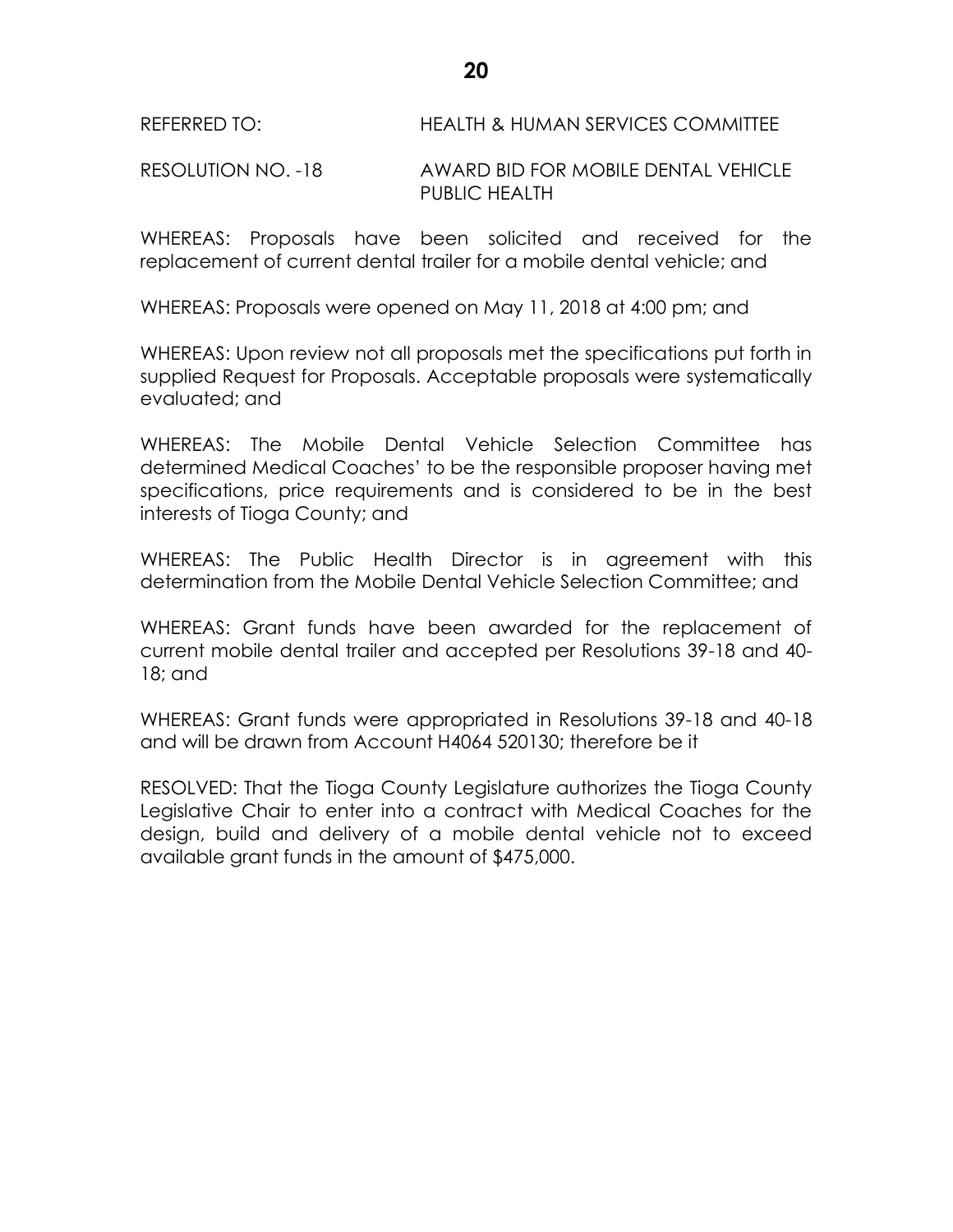## REFERRED TO: HEALTH & HUMAN SERVICES COMMITTEE PERSONNEL COMMITTEE

RESOLUTION NO. -18 AUTHORIZE CHANGE STATUS FOR ONE (1) FULL TIME SOCIAL SERVICES INVESTIGATOR POSITION SOCIAL SERVICES

WHEREAS: Due to retirement, a full-time, Social Service Investigator position (\$34,519 - \$35,219; CSEA SG VII) will become vacant on June 29, 2018; and

WHEREAS: The Commissioner of Social Services would like to backfill this vacancy on a part-time basis in order to better utilize staffing resources; therefore be it

RESOLVED: That one (1) vacant Social Services Investigator position shall be reduced from full-time to part-time status effective July 9, 2018, at the rate of \$16.30 per hour; and be it further

RESOLVED: That the Department of Social Service's 2018 authorized headcount shall be adjusted from 86 to 85 for full-time and from 8 to 9 for part-time.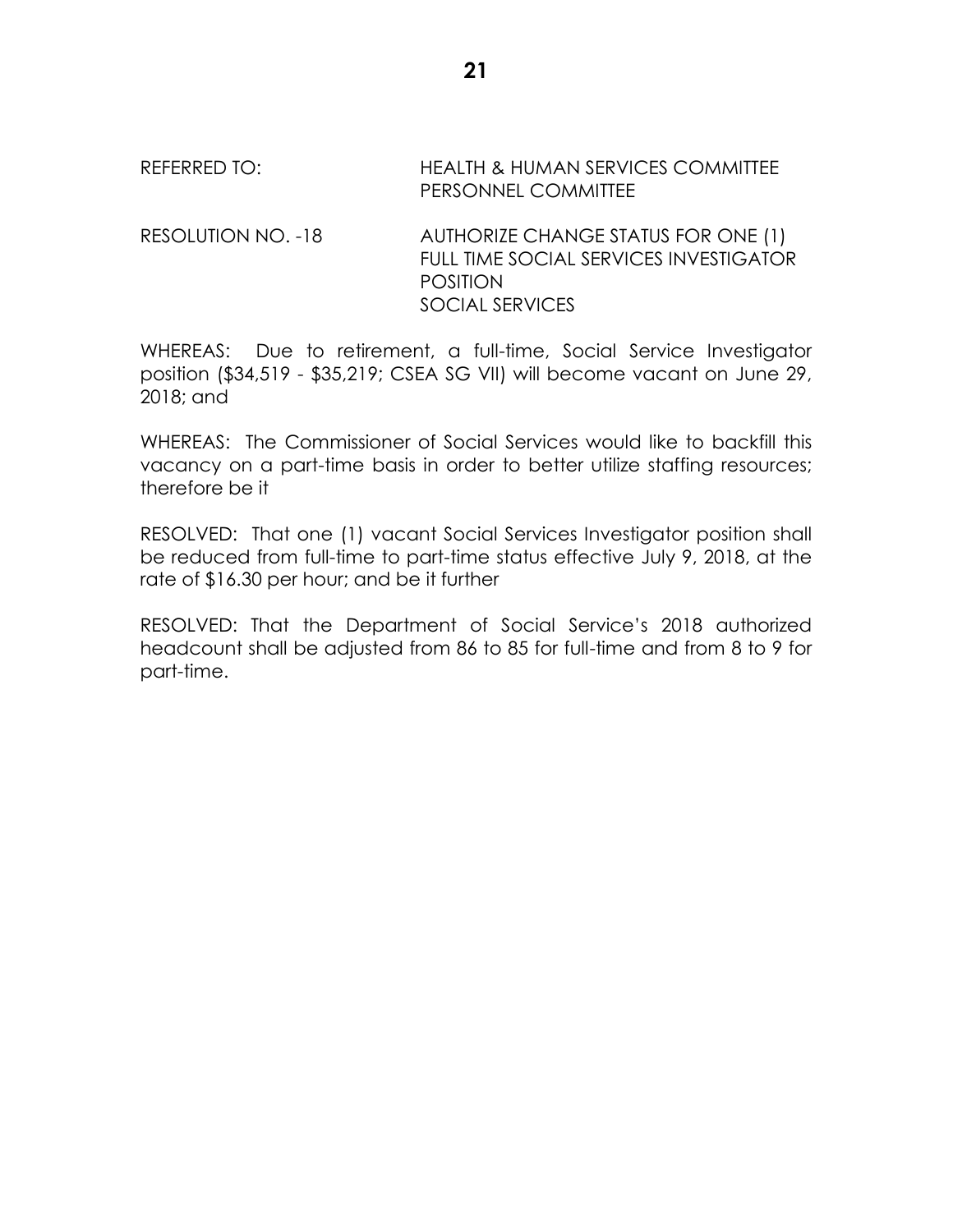#### REFERRED TO: PERSONNEL COMMITTEE

RESOLUTION NO. -18 CREATE AND FILL TEMPORARY, FULL-TIME CLERK (SEASONAL) POSITION PERSONNEL OFFICE

WHEREAS: Legislative approval is required for the creation of any new positions within Tioga County; and

WHEREAS: The Tioga Personnel Department has a need to hire a temporary, full-time Clerk to work during the summer season to provide clerical support within the department for a specialized project; and

WHEREAS: The Personnel Officer budgeted \$5,500 to employ a seasonal Clerk in 2018 and has recruited for said position; therefore be it

RESOLVED: That the Personnel Officer is hereby authorized to create one (1) temporary, full-time position of Clerk (Seasonal) at the 2018 established rate of \$11.40/hour; and be it further

RESOLVED: That Nancy Leonard shall be hired to fill said position effective June 13, 2018, through September 19, 2018 or until such time the budgeted funds have been exhausted.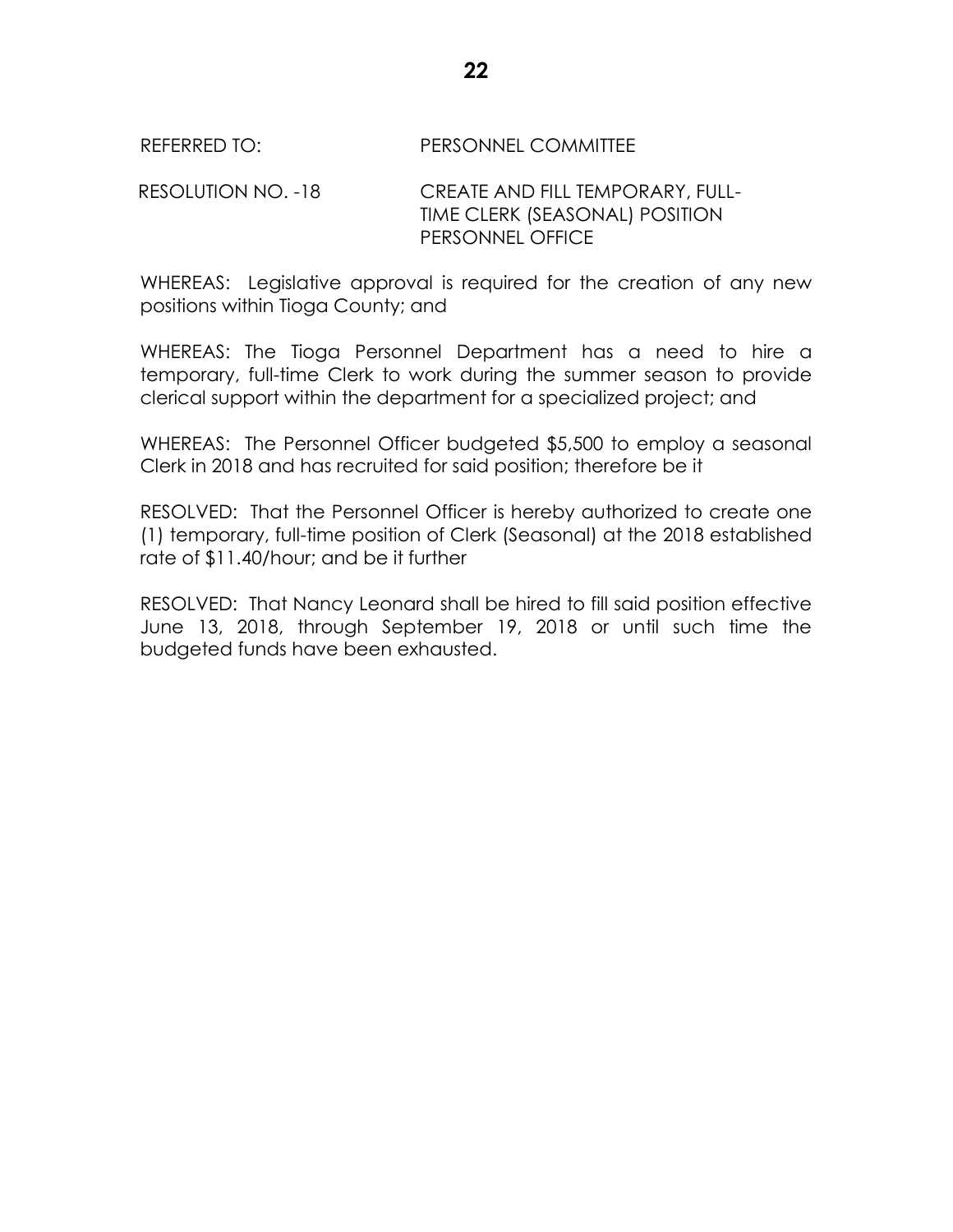REFERRED TO: HEALTH AND HUMAN SERVICES COMMITTEE PERSONNEL COMMITTEE

RESOLUTION NO. -18 CREATE POSITION DEPARTMENT OF SOCIAL SERVICES

WHEREAS: Legislative approval is required for the creation of any new positions within Tioga County; and

WHEREAS: There is an increased need for a Caseworker position (SG XI \$42,014-\$42,714) in the Children's Services Division due to an increase in Child Protective and Preventive caseloads of 27% over the last three years and a 18 % (15 per month) increase in hotline reports from the State Central Register over the last three years; and

WHEREAS: There will be no additional local share to the Department of Social Services budget due to the combination of a downgrade of a full time Social Services Investigator to part time and additional State and Federal revenue; therefore, be it

RESOLVED: That one (1) position of Caseworker (SG XI) is hereby created effective June 13, 2018; and be it further

RESOLVED: That the Caseworker position shall be filled according to County Policy regarding new hires; and be it further

RESOLVED: That the full-time headcount for the Department of Social Services shall be increased by one (1).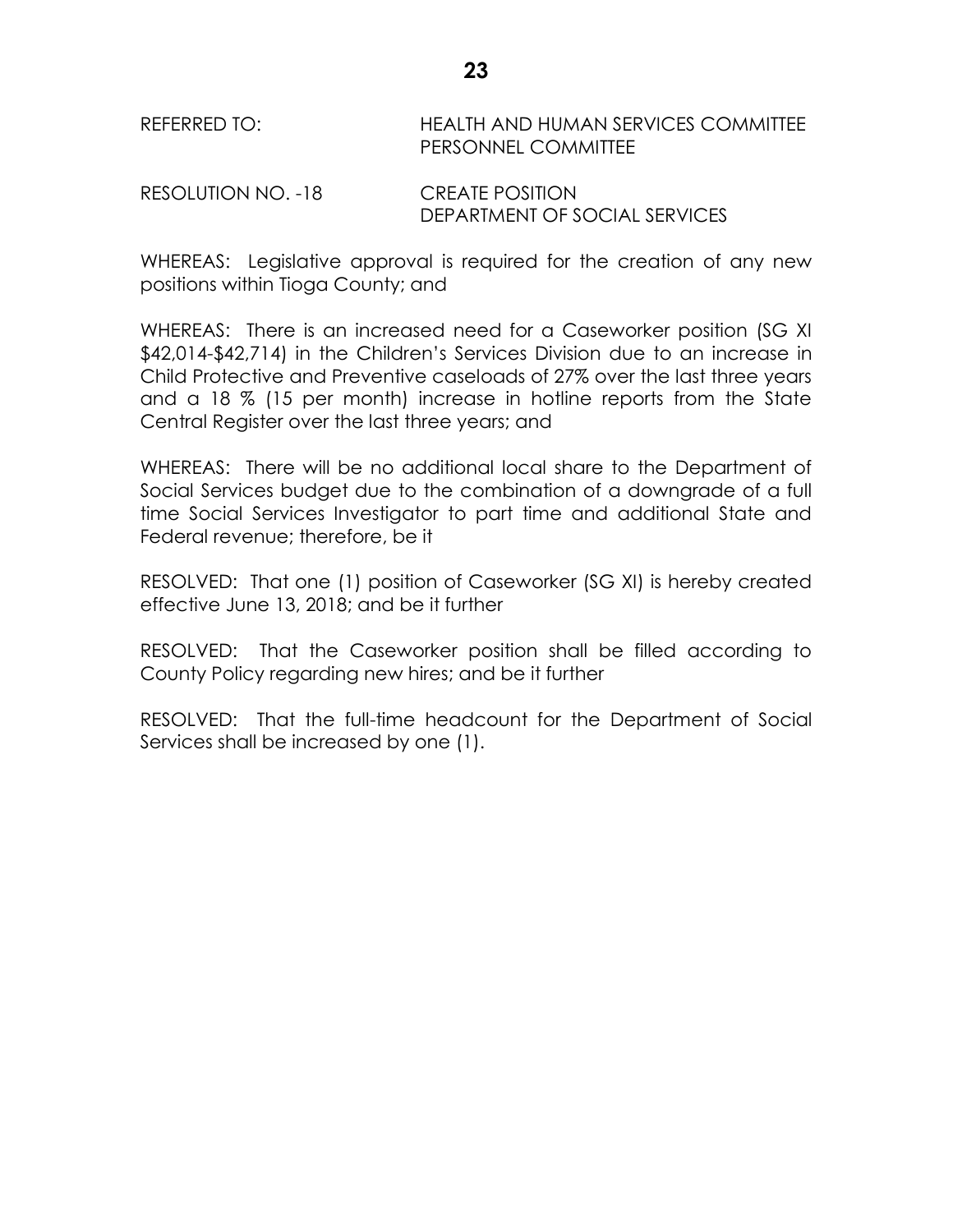#### REFERRED TO: PERSONNEL COMMITTEE ECONOMIC DEVELOPMENT & PLANNING COMMITTEE

RESOLUTION NO. -18 AUTHORIZING SALARY ADJUSTMENT AND LUMP SUM COMPENSATION TO LEEANN TINNEY

WHEREAS: The Tioga County Legislature made an adjustment to increase the base of Non-Union salary ranges effective January 1, 2016, which was greater than the salary increases granted to Non-Union staff; and

WHEREAS: This situation caused recently hired employee's salaries to fall below the base of the hiring range in 2016; and

WHEREAS: This was recently discovered and needs to be corrected as it was not right for an employee to earn less than the base; therefore be it

RESOLVED: That the Tioga County Legislature agrees to adjust Ms. Tinney's annual salary from \$77,265 to \$77,592 effective June 4, 2018; and be it further

RESOLVED: That the Tioga County Legislature agrees to a lump sum compensation to Ms. Tinney in the amount of \$791 to account for the lost salary between January 2016 and June 2018.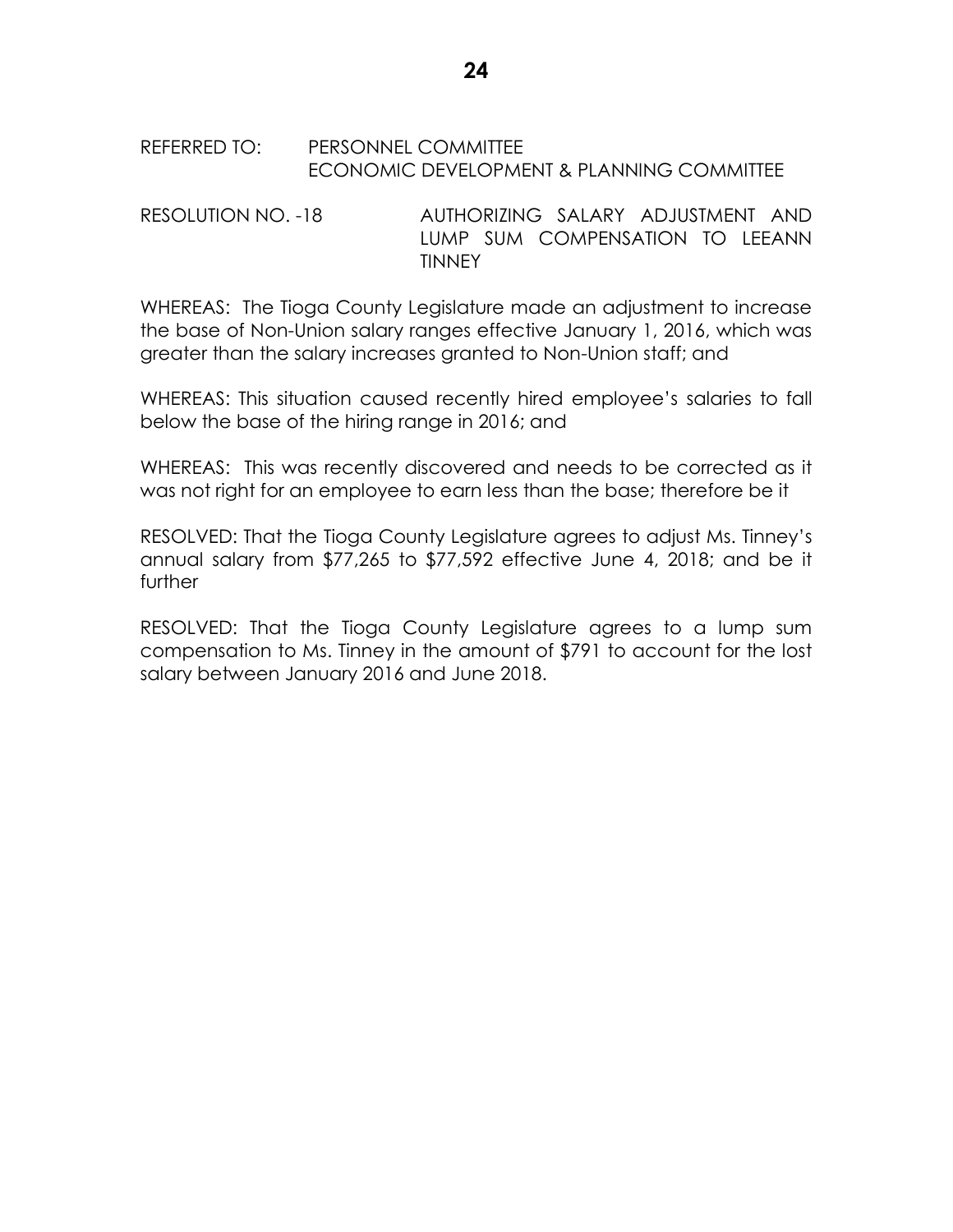# REFERRED TO: PERSONNEL COMMITTEE HEALTH & HUMAN SERVICES COMMITTEE RESOLUTION NO. -18 AUTHORIZING SALARY ADJUSTMENT AND

LUMP SUM COMPENSATION TO SUSAN **GRAVES** 

WHEREAS: The Tioga County Legislature made an adjustment to increase the base of Non-Union salary ranges effective January 1, 2016, which was greater than the salary increases granted to Non-Union staff; and

WHEREAS: This situation caused recently hired employee's salaries to fall below the base of the hiring range in 2016; and

WHEREAS: This was recently discovered and needs to be corrected as it was not right for an employee to earn less than the base; therefore be it

RESOLVED: That the Tioga County Legislature agrees to adjust Ms. Graves' annual salary from \$30,598 to \$31,022 effective June 4, 2018; and be it further

RESOLVED: That the Tioga County Legislature agrees to a lump sum compensation to Ms. Graves in the amount of \$1,171 to account for the lost salary between January 2016 and June 2018.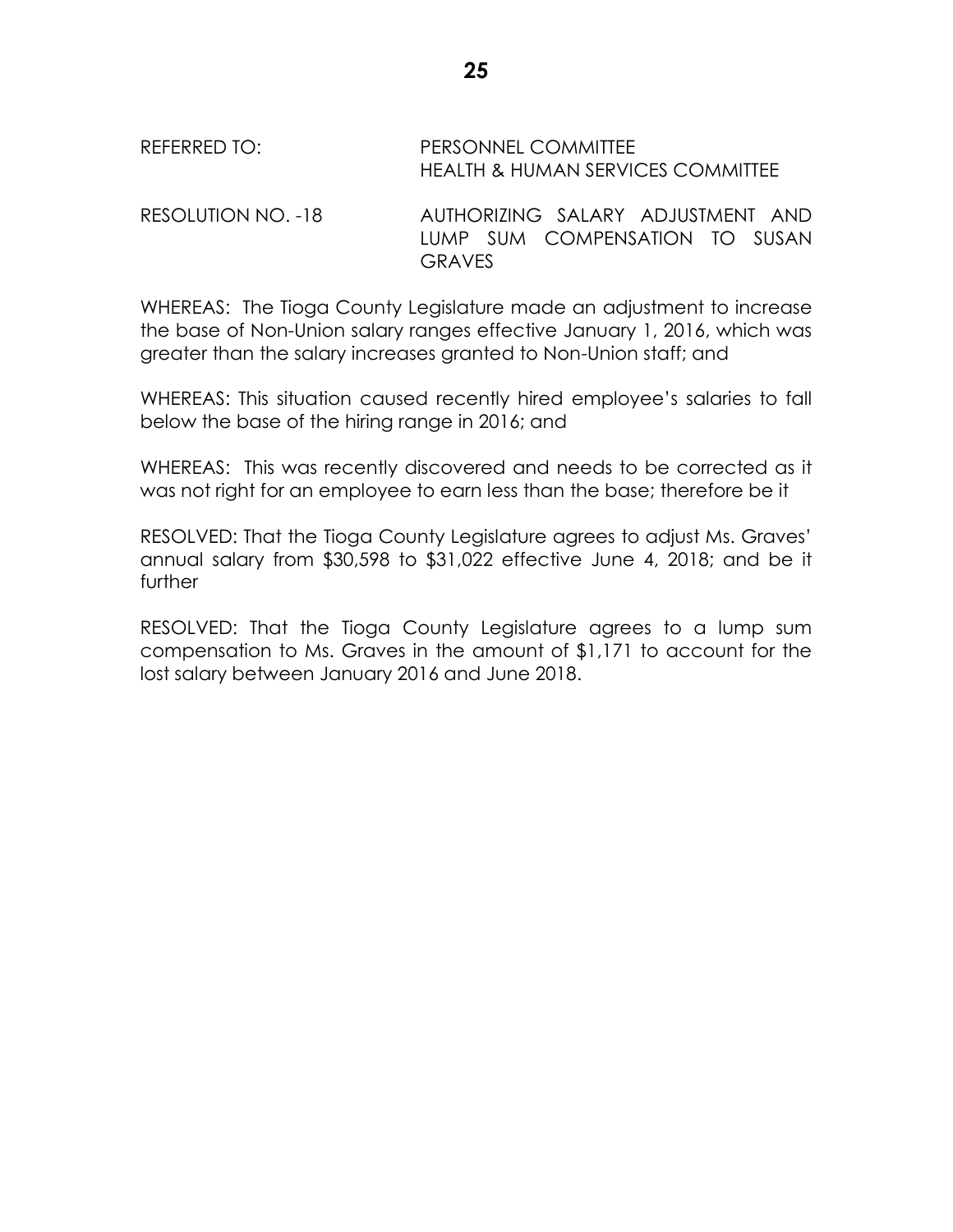# REFERRED TO: PERSONNEL COMMITTEE LEGISLATIVE WORKSESSON

RESOLUTION NO. -18 AUTHORIZING SALARY ADJUSTMENT AND LUMP SUM COMPENSATION TO RITA HOLLENBECK

WHEREAS: The Tioga County Legislature made an adjustment to increase the base of Non-Union salary ranges effective January 1, 2015, which was greater than the salary increases granted to Non-Union staff; and

WHEREAS: This situation caused recently hired employee's salaries to fall below the base of the hiring range in 2015; and

WHEREAS: This was recently discovered and needs to be corrected as it was not right for an employee to earn less than the base; therefore be it

RESOLVED: That the Tioga County Legislature agrees to adjust Ms. Hollenbeck's annual salary from \$16,396 to \$17,209 effective June 4, 2018; and be it further

RESOLVED: That the Tioga County Legislature agrees to a lump sum compensation to Ms. Hollenbeck in the amount of \$2,420.50 to account for the lost salary between January 2015 and June 2018.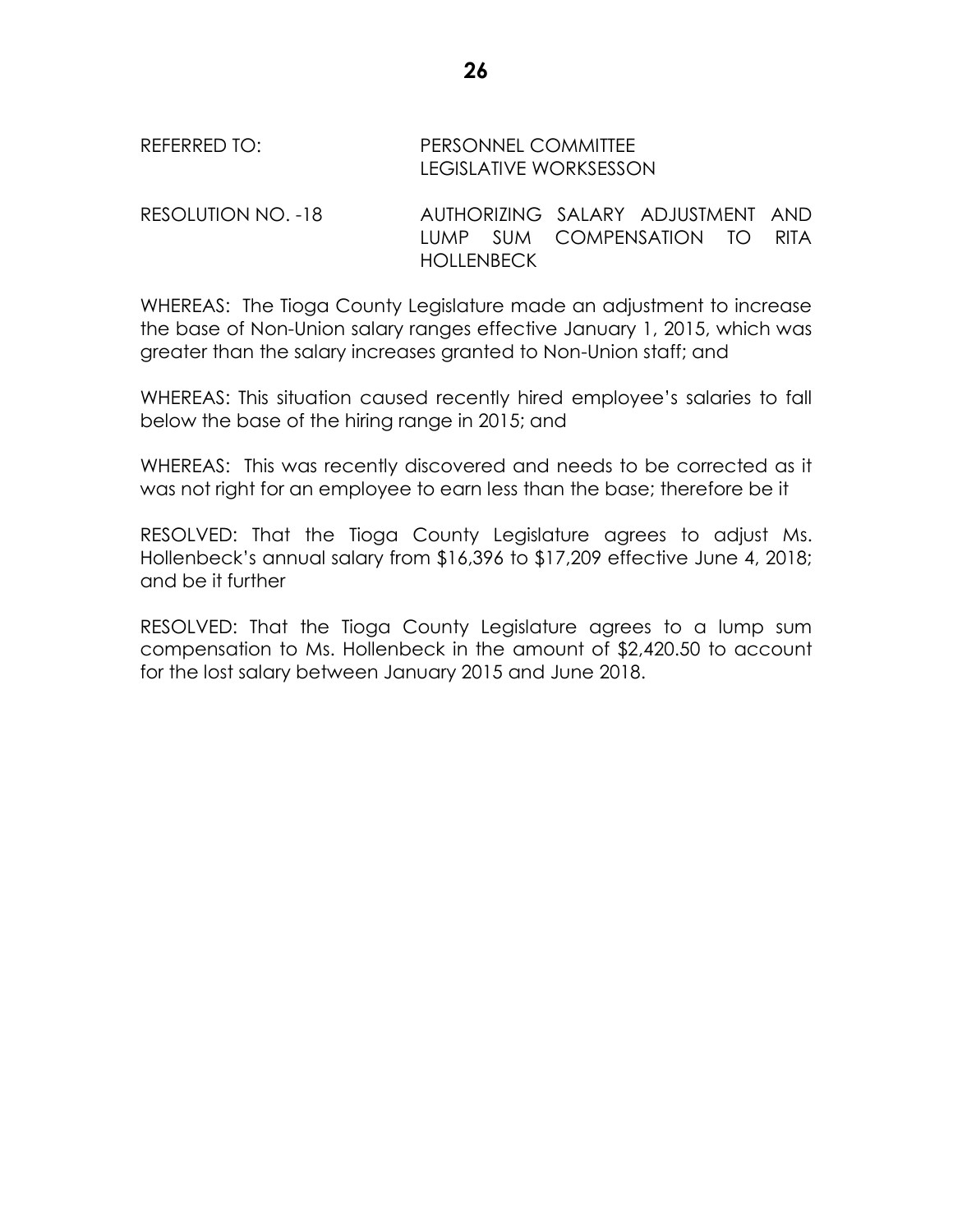## REFERRED TO: PERSONNEL COMMITTEE FINANCE/LEGAL COMMITTEE

RESOLUTION NO. -18 AUTHORIZING SALARY ADJUSTMENT AND LUMP SUM COMPENSATION TO WILLIAM KENVILLE

WHEREAS: The Tioga County Legislature made an adjustment to increase the base of Non-Union salary ranges effective January 1, 2016, which was greater than the salary increases granted to Non-Union staff; and

WHEREAS: This situation caused recently hired employee's salaries to fall below the base of the hiring range in 2016; and

WHEREAS: This was recently discovered and needs to be corrected as it was not right for an employee to earn less than the base; therefore be it

RESOLVED: That the Tioga County Legislature agrees to adjust Mr. Kenville's annual salary from \$27,335 to \$27,714 effective June 4, 2018; and be it further

RESOLVED: That the Tioga County Legislature agrees to a lump sum compensation to Mr. Kenville in the amount of \$1,298 to account for the lost salary between January 2016 and June 2018.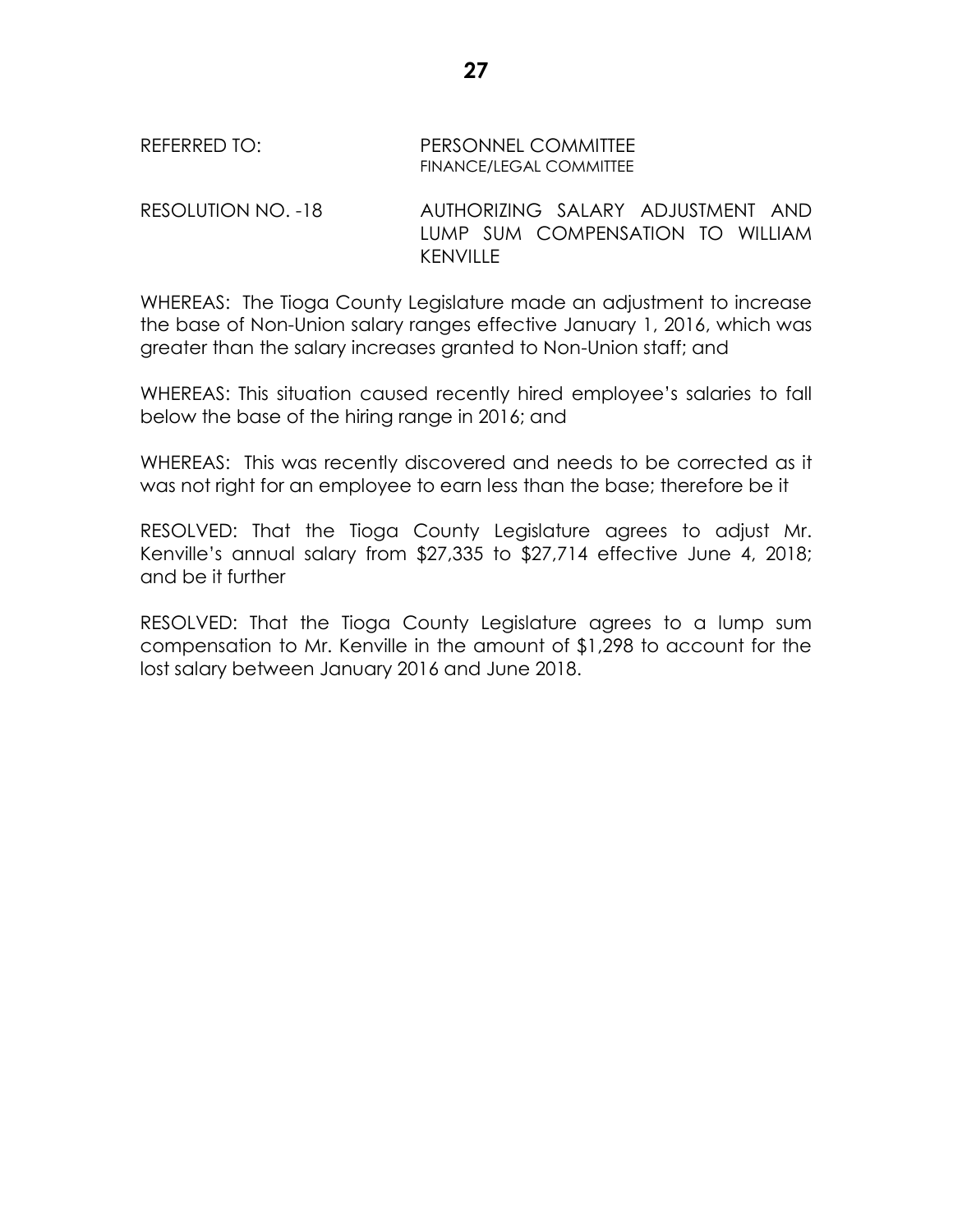| REFERRED TO:       | LEGISLATIVE WORKSESSION<br>PERSONNEL COMMITTEE |
|--------------------|------------------------------------------------|
| RESOLUTION NO. -18 | STANDARD WORK DAY AND                          |

WHEREAS: The New York State Retirement System created new reporting regulations in 2009 that require establishment of terms and work hours for elected and appointed officials and a resolution stating such at the onset of each term; therefore be it

REPORTING RESOLUTION

RESOLVED: That the County of Tioga hereby establishes the following as standard work days for elected and appointed officials, and will report the following days worked to the New York State and Local Employees' Retirement System based on the record of activities maintained and submitted by the following officials to the Clerk of this body;

| <b>Title</b>                                   | <b>Name</b>              | Standard<br><b>Work Day</b><br>(Hrs/day) | Term<br><b>Begins/Ends</b> | <b>Participates</b><br>in<br><b>Employer's</b><br>Time<br>Keeping<br>System<br>(Y/N) | Days/Month<br>(based on<br><b>Record of</b><br><b>Activities</b> ) |
|------------------------------------------------|--------------------------|------------------------------------------|----------------------------|--------------------------------------------------------------------------------------|--------------------------------------------------------------------|
| <b>Elected Officials</b>                       |                          |                                          |                            |                                                                                      |                                                                    |
| District Attorney                              | Kirk Martin              | 7                                        | $01/01/18 -$<br>12/31/2021 | N                                                                                    | 31.62                                                              |
| Treasurer                                      | James<br><b>McFadden</b> | 7                                        | $01/01/18 -$<br>12/31/2021 | N                                                                                    | 22.10                                                              |
| <b>Appointed Officials</b>                     |                          |                                          |                            |                                                                                      |                                                                    |
| 2 <sup>nd</sup> Assistant District<br>Attorney | Palmer Pelella           | 7                                        | $01/01/18 -$<br>12/31/2021 | N                                                                                    | 19.39                                                              |

I, Maureen L. Dougherty, Secretary/Clerk of the governing board of the County of Tioga, of the State of New York, do hereby certify that I have compared the foregoing with the original resolution passed by such board at a legally convened meeting held on the 12<sup>th</sup> day of June, 2018 on file as part of the minutes of such meeting, and that same is a true copy thereof and the whole of such original.

IN WITNESS WHEREOF, I have hereunto set my hand and the seal of the Tioga County Legislature on this 12<sup>th</sup> day of June, 2018.

Tioga County Legislative Clerk

\_\_\_\_\_\_\_\_\_\_\_\_\_\_\_\_\_\_\_\_\_\_\_\_\_\_\_\_\_\_\_\_\_